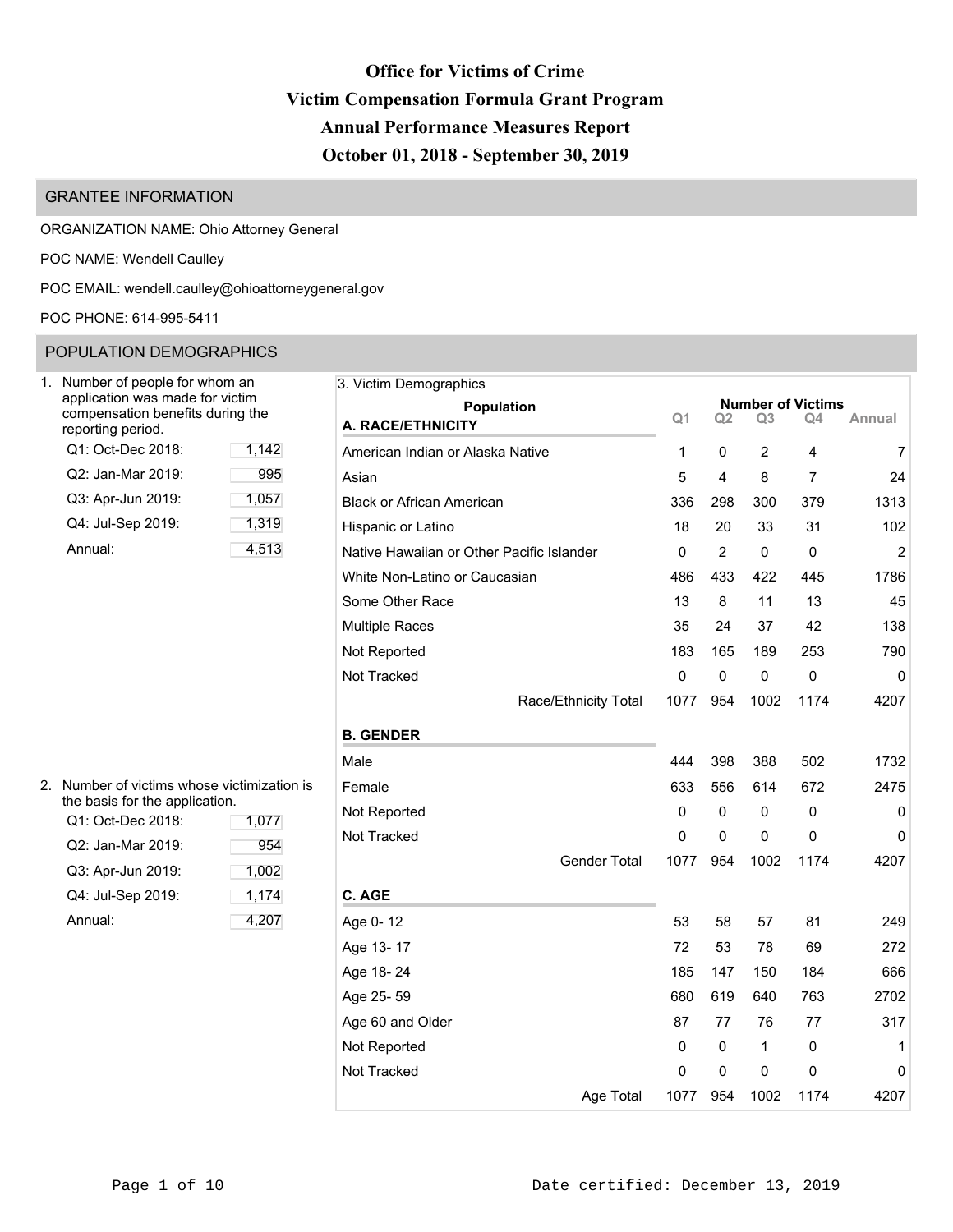# PERFORMANCE MEASURES

4. Based on your program's general procedure, indicate if

Q1: Oct-Dec 2018:

Victims and indirect victims generally count as separate applications

Q2: Jan-Mar 2019:

Victims and indirect victims generally count as separate applications

Q3: Apr-Jun 2019:

Victims and indirect victims generally count as separate applications

Q4: Jul-Sep 2019:

Victims and indirect victims generally count as separate applications

### 5. Number of new applications **received** during the reporting period

| TIE TEDOLITIJ DELIOU |       |
|----------------------|-------|
| Q1: Oct-Dec 2018:    | 1,077 |
| Q2: Jan-Mar 2019:    | 954   |
| Q3: Apr-Jun 2019:    | 1,002 |
| Q4: Jul-Sep 2019:    | 1,174 |
| Annual:              | 4,207 |

### 6. Number of applications **approved** during the

| reporting period. |       |
|-------------------|-------|
| Q1: Oct-Dec 2018: | 554   |
| Q2: Jan-Mar 2019: | 507   |
| Q3: Apr-Jun 2019: | 444   |
| Q4: Jul-Sep 2019: | 322   |
| Annual:           | 1,827 |

### 7. Number of applications **denied/closed**. (i.e., applications that were not approved) during the reporting period.

| Q1: Oct-Dec 2018: | 633   |
|-------------------|-------|
| Q2: Jan-Mar 2019: | 685   |
| Q3: Apr-Jun 2019: | 599   |
| Q4: Jul-Sep 2019: | 527   |
| Annual:           | 2,444 |

### Reason(s) for denial or close status applicable for the reporting period:

| <b>Population</b>                                                                                                         | <b>Number of Victims</b> |       |                 |      |                    |  |  |  |  |
|---------------------------------------------------------------------------------------------------------------------------|--------------------------|-------|-----------------|------|--------------------|--|--|--|--|
|                                                                                                                           |                          |       |                 |      | Q1 Q2 Q3 Q4 Annual |  |  |  |  |
| A. Application not filed within time limit                                                                                | 3                        | 0     | 0               | 0    | 3                  |  |  |  |  |
| B. Failure to report to police                                                                                            | 10                       |       | 16 20           | 6    | 52                 |  |  |  |  |
| C. Failure to cooperate with law enforcement,<br>victim/witness coordinator, and/or other official<br>required by program |                          | 25 13 |                 | 9 11 | 58                 |  |  |  |  |
| D. Incomplete information                                                                                                 |                          |       | 153 154 156 144 |      | 607                |  |  |  |  |
| E. Contributory misconduct                                                                                                |                          |       | 27 33 20 19     |      | 99                 |  |  |  |  |
| F. Ineligible crime                                                                                                       |                          |       | 131 152 134 123 |      | 540                |  |  |  |  |
| G. Ineligible application                                                                                                 |                          |       | 257 290 241 188 |      | 976                |  |  |  |  |
| Other                                                                                                                     |                          |       | 27 27 19 36     |      | 109                |  |  |  |  |
| Denial explanation:                                                                                                       |                          |       |                 |      |                    |  |  |  |  |
| $Q$ tr 1: 21 Victime annlied then withdrow the request 6 Pending charges                                                  |                          |       |                 |      |                    |  |  |  |  |

Qtr 1: 21 Victims applied then withdrew the request 6 Pending charges Qtr 2: 20 Victims applied then withdrew the request 7 Pending charges Qtr 3: 13 Victims applied then withdrew the request 6 Pending charges Qtr 4: 22 Victims applied then withdrew the request 14 Pending charges

# 8. Number of applications received for Sexual Assault Forensic Examinations during the reporting period

| Q1: Oct-Dec 2018: | 1,591 |
|-------------------|-------|
| Q2: Jan-Mar 2019: | 1,518 |
| Q3: Apr-Jun 2019: | 1,805 |
| Q4: Jul-Sep 2019: | 1,762 |
| Annual:           | 6,676 |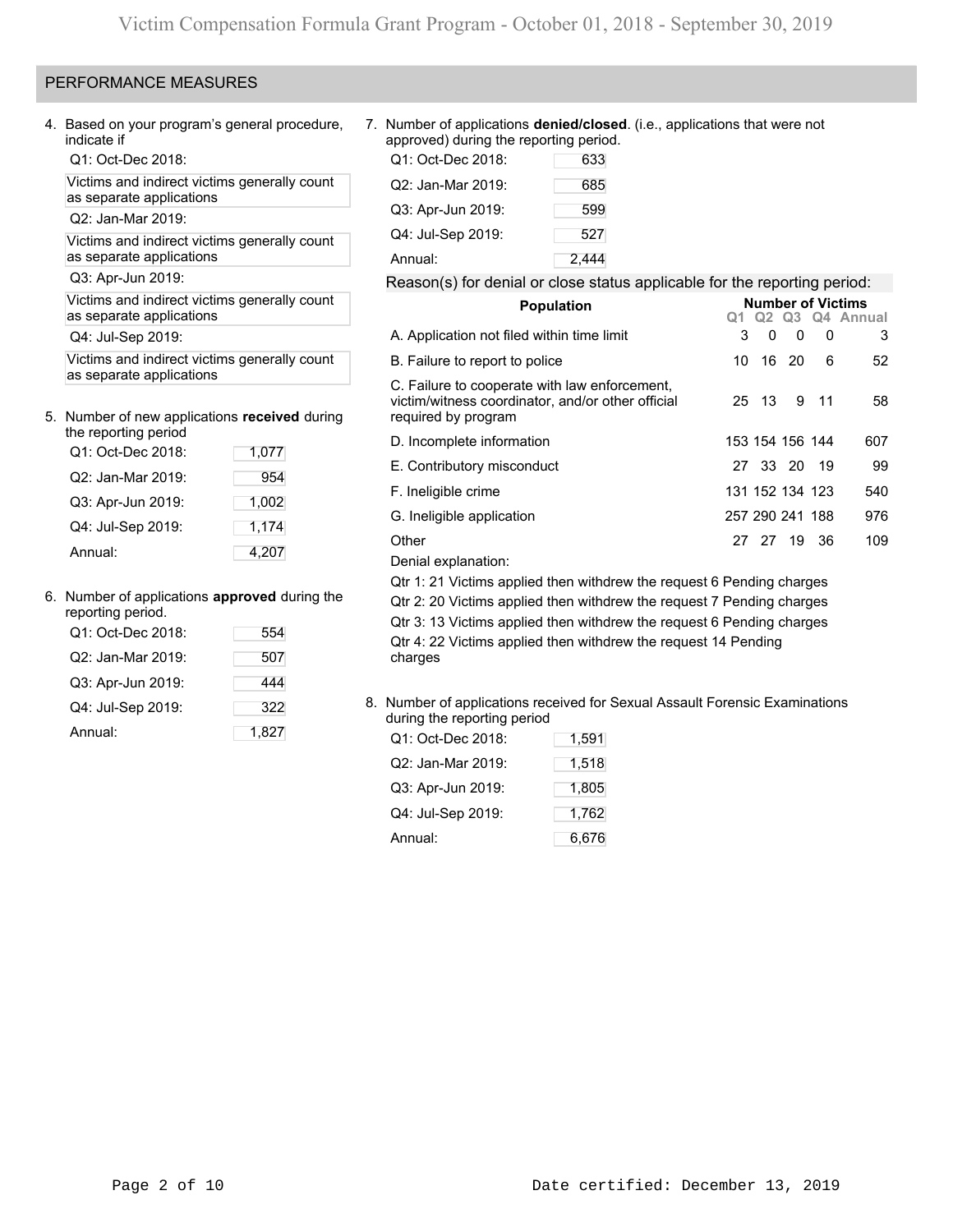| PAYMENT STATISTICS BY CRIME TYPE                                                                                               | Qtr:1                                                                                                                                                                                                                                   |                                                            |                   |             |                            |                                        |               |            |                       |                                      |          |                                    |                                                                  |                                                                                                                                        |                                                                                                                       |                                                                                                                                                          |                                                                                                                   |                                                                                                                                                                       |
|--------------------------------------------------------------------------------------------------------------------------------|-----------------------------------------------------------------------------------------------------------------------------------------------------------------------------------------------------------------------------------------|------------------------------------------------------------|-------------------|-------------|----------------------------|----------------------------------------|---------------|------------|-----------------------|--------------------------------------|----------|------------------------------------|------------------------------------------------------------------|----------------------------------------------------------------------------------------------------------------------------------------|-----------------------------------------------------------------------------------------------------------------------|----------------------------------------------------------------------------------------------------------------------------------------------------------|-------------------------------------------------------------------------------------------------------------------|-----------------------------------------------------------------------------------------------------------------------------------------------------------------------|
|                                                                                                                                |                                                                                                                                                                                                                                         |                                                            |                   |             |                            | <b>EXPENSE TYPES PAID (in dollars)</b> |               |            |                       |                                      |          |                                    |                                                                  |                                                                                                                                        |                                                                                                                       | <b>TYPES OF VICTIMIZATIONS</b><br><b>RELATED TO A CRIME TYPE</b>                                                                                         |                                                                                                                   |                                                                                                                                                                       |
| <b>TYPES OF CRIME</b>                                                                                                          | During<br>iod<br>ial Number of<br>plications Paid L<br>· Reporting Peric<br>Total<br>Applic<br>the R                                                                                                                                    | $\mathbf{e}$<br>듦<br>පී<br>ழ<br>Ŏ,<br>$\mathbf{\Phi}$<br>ŏ | Care<br>Dependent | ᅙ<br>ത<br>ш | <b>Burial</b><br>eral<br>Ě | <b>bept</b><br>Medical/Dental          | Mental Health | Relocation | Ø<br>ment<br>Replacer | $\circ$<br>兰<br>⋖<br>Sexual<br>Exams | Travel   | <b>xplain</b> )<br>ő<br>ĕ<br>Other | Crim<br>this<br>$\overline{\mathbf{p}}$<br>Paid<br>Total<br>Type | f Applications<br>b Bullying that<br>I During the<br>Period<br>Number of <i>I</i><br>Related to <b>I</b><br>were Paid L<br>Reporting P | Number of Applications<br>Related to Domestic<br>and Family Violence<br>that were Paid During<br>the Reporting Period | <b>glect that</b><br>During the<br>Period<br>Appli<br>Elde<br>Paid<br><b>Paid</b><br>Paid<br>Paid<br>Number<br>Related<br>Abuse/N<br>Were Pa<br>Reportin | ications<br>Crimes<br>t were Paid During<br>Reporting Period<br>Appli<br>Hate<br>59<br>Number<br>Related<br>the i | f Applications<br>Mass<br>ಾ<br>ber of Appli<br>ted to Mass<br>ance that w<br>During Perioc<br>pring Perioc<br>Number<br>Related t<br>Violence<br>Paid Dur<br>Reportin |
| Arson                                                                                                                          | -1                                                                                                                                                                                                                                      | \$0                                                        | \$0               | \$0         | \$0                        | \$0                                    | \$0           | \$0        | \$54                  |                                      | \$0      | \$0                                | \$54                                                             | $\circ$                                                                                                                                | $\circ$                                                                                                               | $\circ$                                                                                                                                                  | $\overline{0}$                                                                                                    | $\overline{0}$                                                                                                                                                        |
| Assault                                                                                                                        | 407                                                                                                                                                                                                                                     | \$3,623                                                    | \$0               | \$385,593   | \$1,903                    | \$349,864                              | \$10,548      | \$0        | \$5,801               |                                      | \$20,218 | \$63,246                           | \$840,796                                                        | 6 <sup>1</sup>                                                                                                                         | 142                                                                                                                   | $\circ$                                                                                                                                                  | $\overline{0}$                                                                                                    | 1                                                                                                                                                                     |
| Burglary                                                                                                                       | 6                                                                                                                                                                                                                                       | \$515                                                      | \$0               | \$6,181     | \$0                        | \$1,973                                | \$1,234       | \$2,004    | \$100                 |                                      | \$600    | \$0                                | \$12,607                                                         | $\circ$                                                                                                                                | $^{\circ}$                                                                                                            | $\mathbf 0$                                                                                                                                              | $\mathbf 0$                                                                                                       | $\mathsf 0$                                                                                                                                                           |
| Child Physical Abuse/Neglect                                                                                                   | 3                                                                                                                                                                                                                                       | \$0                                                        | \$0               | \$12,166    | \$0                        | \$0                                    | \$414         | \$0        | \$24                  |                                      | \$109    | \$0                                | \$12,712                                                         | $\circ$                                                                                                                                | $\overline{1}$                                                                                                        |                                                                                                                                                          | $\mathbf 0$                                                                                                       | $\mathbf 0$                                                                                                                                                           |
| Child Pornography                                                                                                              |                                                                                                                                                                                                                                         |                                                            |                   |             |                            |                                        |               |            |                       |                                      |          |                                    |                                                                  |                                                                                                                                        |                                                                                                                       |                                                                                                                                                          |                                                                                                                   |                                                                                                                                                                       |
| Child Sexual Abuse                                                                                                             | 1,073                                                                                                                                                                                                                                   | \$565                                                      | \$0               | \$11,492    | \$0                        | \$11,465                               | \$22,163      | \$0        | \$450                 | \$635,792                            | \$6,771  | \$3,253                            | \$691,951                                                        | $\circ$                                                                                                                                | 9                                                                                                                     |                                                                                                                                                          | $\mathbf 0$                                                                                                       | $\mathbf{0}$                                                                                                                                                          |
| <b>DUI/DWI</b>                                                                                                                 | 9                                                                                                                                                                                                                                       | \$0                                                        | \$0               | \$71,551    | \$0                        | \$44,557                               | \$0           | \$0        | \$128                 |                                      | \$1,704  | \$0                                | \$117,941                                                        | $\circ$                                                                                                                                | $\mathbf 0$                                                                                                           | $\mathbf 0$                                                                                                                                              | $\mathbf 0$                                                                                                       | $\circ$                                                                                                                                                               |
| Fraud/Financial Crimes                                                                                                         |                                                                                                                                                                                                                                         |                                                            |                   |             |                            |                                        |               |            |                       |                                      |          |                                    |                                                                  |                                                                                                                                        |                                                                                                                       |                                                                                                                                                          |                                                                                                                   |                                                                                                                                                                       |
| Homicide                                                                                                                       | 67                                                                                                                                                                                                                                      | \$1,250                                                    | \$0               | \$321,098   | \$200,468                  | \$258                                  | \$804         | \$0        | \$0                   |                                      | \$2,449  | \$70                               | \$526,395                                                        | $\circ$                                                                                                                                | 1 <sup>1</sup>                                                                                                        | $\mathbf 0$                                                                                                                                              | $\mathbf 0$                                                                                                       | 1                                                                                                                                                                     |
| Human Trafficking                                                                                                              |                                                                                                                                                                                                                                         |                                                            |                   |             |                            |                                        |               |            |                       |                                      |          |                                    |                                                                  |                                                                                                                                        |                                                                                                                       |                                                                                                                                                          |                                                                                                                   |                                                                                                                                                                       |
| Kidnapping                                                                                                                     | $\mathbf{1}$                                                                                                                                                                                                                            | \$0                                                        | \$0               | \$789       | \$0                        | \$105                                  | \$0           | \$0        | \$0                   |                                      | \$441    | \$0                                | \$1,335                                                          | $\circ$                                                                                                                                | $\mathbf 0$                                                                                                           | $\mathsf 0$                                                                                                                                              | $\mathbf{0}$                                                                                                      | $\mathbf 0$                                                                                                                                                           |
| Other Vehicular Crimes                                                                                                         | 14                                                                                                                                                                                                                                      | \$0                                                        | \$0               | \$115,910   | \$0                        | \$11,460                               | \$0           | \$0        | \$170                 |                                      | \$760    | \$0                                | \$128,300                                                        | $\overline{0}$                                                                                                                         | $\circ$                                                                                                               | $\circ$                                                                                                                                                  | $\mathsf 0$                                                                                                       | $\mathsf 0$                                                                                                                                                           |
| Robbery                                                                                                                        | 11                                                                                                                                                                                                                                      | \$0                                                        | \$0               | \$14,465    | \$0                        | \$17,715                               | \$1,229       | \$0        | \$90                  |                                      | \$1,184  | \$0                                | \$34,682                                                         | $\circ$                                                                                                                                | $\mathbf 0$                                                                                                           | $\circ$                                                                                                                                                  | $\circ$                                                                                                           | $\overline{0}$                                                                                                                                                        |
| Sexual Assault                                                                                                                 | 771                                                                                                                                                                                                                                     | \$259                                                      | \$0               | \$26,016    | \$0                        | \$14,419                               | \$5,764       | \$0        | \$1,876               | \$460,096                            | \$3,199  | \$7,061                            | \$518,691                                                        | $\overline{0}$                                                                                                                         | $\sqrt{5}$                                                                                                            | $\circ$                                                                                                                                                  | $\mathbf{0}$                                                                                                      | $\overline{0}$                                                                                                                                                        |
| Stalking                                                                                                                       | 45                                                                                                                                                                                                                                      | \$0                                                        | \$0               | \$6,857     | \$0                        | \$29                                   | \$25          | \$0        | \$0                   |                                      | \$3      | \$29,864                           | \$36,778                                                         | $\circ$                                                                                                                                | $\overline{5}$                                                                                                        | $\mathsf 0$                                                                                                                                              | $\mathsf 0$                                                                                                       | $\mathsf 0$                                                                                                                                                           |
| Terrorism                                                                                                                      |                                                                                                                                                                                                                                         |                                                            |                   |             |                            |                                        |               |            |                       |                                      |          |                                    |                                                                  |                                                                                                                                        |                                                                                                                       |                                                                                                                                                          |                                                                                                                   |                                                                                                                                                                       |
| Total                                                                                                                          | 2,408                                                                                                                                                                                                                                   | \$6,212                                                    | \$0               | \$972,119   | \$202,371                  | \$451,845                              | \$42,180      | \$2,004    | \$8,693               | \$1,095,888                          | \$37,436 | \$103,494                          | \$2,922,243                                                      | 6                                                                                                                                      | 163                                                                                                                   | $\mathsf 0$                                                                                                                                              | $\overline{0}$                                                                                                    | $\overline{2}$                                                                                                                                                        |
| * Other expense explanations<br>Assault<br>Child Sexual Abuse<br>Security = $$69.55$<br>Homicide<br>Sexual Assault<br>Stalking | Civil Protection Orders = $$60,347.00$ Security = $$2,899.25$<br>Civil Protection Orders = $$3,253.00$ SAFE = 1006<br>Civil Protection Orders = $$7,061.00$ SAFE = 728<br>Civil Protection Orders = $$28,710.50$ Security = $$1,153.70$ |                                                            |                   |             |                            |                                        |               |            |                       |                                      |          |                                    |                                                                  |                                                                                                                                        |                                                                                                                       |                                                                                                                                                          |                                                                                                                   |                                                                                                                                                                       |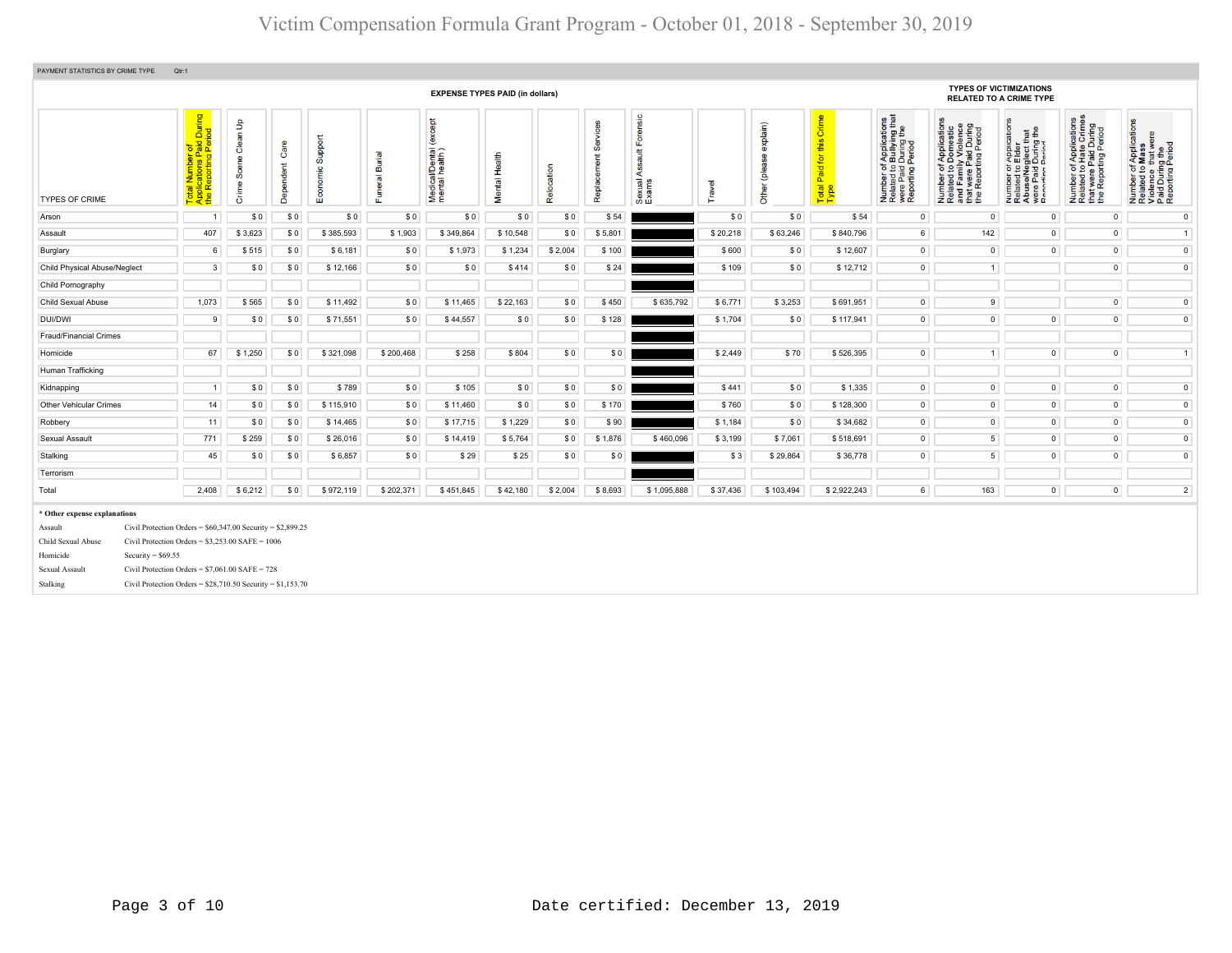| PAYMENT STATISTICS BY CRIME TYPE | Qtr:2                                                                   |                                               |                   |                     |                          |                                              |               |            |          |                                               |          |                              |                                                                       |                                                                                                                     |                                                                                                                                                             |                                                                                                                                                                                               |                                                                                                                           |                                                                                                                                                          |
|----------------------------------|-------------------------------------------------------------------------|-----------------------------------------------|-------------------|---------------------|--------------------------|----------------------------------------------|---------------|------------|----------|-----------------------------------------------|----------|------------------------------|-----------------------------------------------------------------------|---------------------------------------------------------------------------------------------------------------------|-------------------------------------------------------------------------------------------------------------------------------------------------------------|-----------------------------------------------------------------------------------------------------------------------------------------------------------------------------------------------|---------------------------------------------------------------------------------------------------------------------------|----------------------------------------------------------------------------------------------------------------------------------------------------------|
|                                  |                                                                         |                                               |                   |                     |                          | <b>EXPENSE TYPES PAID (in dollars)</b>       |               |            |          |                                               |          |                              |                                                                       |                                                                                                                     |                                                                                                                                                             | <b>TYPES OF VICTIMIZATIONS</b><br><b>RELATED TO A CRIME TYPE</b>                                                                                                                              |                                                                                                                           |                                                                                                                                                          |
| <b>TYPES OF CRIME</b>            | Total Number of<br>Applications Paid During<br>the Reporting Period     | an Up<br><u>e</u><br>ဨႍ<br>Sœ<br>eq<br>E<br>δ | Care<br>Dependent | Support<br>Economic | <b>Burial</b><br>Funeral | except<br>Medical/Dental (<br>mental health) | Mental Health | Relocation | Replace  | orensic<br>Œ<br>青<br>₹<br>exual<br>xams<br>மை | Travel   | explain)<br>9<br>Other (plea | Crime<br>$\boldsymbol{\sigma}$<br>店<br>aid for<br>a.<br>Total<br>Type | f Applications<br>b Bullying that<br>Period<br>Period<br><b>below</b><br>Number<br>Related<br>were Pai<br>Reporting | f Application<br>Domestic<br>ly Violence<br>poi.<br>Number of Applica<br>Related to Domes<br>and Family Violer<br>that were Paid Dur<br>the Reporting Peric | ication<br>$\frac{1}{2}$<br>TApplica<br>b Elder<br>glect that<br>During t<br>Period<br>er or<br>ad to I<br>Paid<br>Paid<br>thin<br>Number c<br>Related t<br>Abuse/N<br>were Paic<br>Reporting | mber of Applications<br>lated to Hate Crimes<br>at were Paid During<br>» Reporting Period<br>Number<br>Related<br>te<br>E | cations<br>f Application<br><b>Mass</b><br>that were<br>Number of Applica<br>Related to Mass<br>Violence that wer<br>Paid During the<br>Reporting Period |
| Arson                            | $\mathbf{1}$                                                            | \$0                                           | \$0               | \$1,081             | \$0                      | \$551                                        | \$222         | \$0        | \$0      |                                               | \$0      | \$0                          | \$1,854                                                               | $\overline{0}$                                                                                                      | $\mathbf{0}$                                                                                                                                                | $\circ$                                                                                                                                                                                       | $\overline{0}$                                                                                                            | $\overline{0}$                                                                                                                                           |
| Assault                          | 413                                                                     | \$3,589                                       | \$0               | \$452,451           | \$0                      | \$366,844                                    | \$10,570      | \$0        | \$8,958  |                                               | \$26,441 | \$72,566                     | \$941,420                                                             | $\overline{4}$                                                                                                      | 147                                                                                                                                                         | $\overline{2}$                                                                                                                                                                                | 1                                                                                                                         | $\overline{1}$                                                                                                                                           |
| Burglary                         | $5\phantom{.0}$                                                         | \$0                                           | \$0               | \$2,652             | \$7,500                  | \$129                                        | \$0           | \$0        | \$0      |                                               | \$69     | \$0                          | \$10,350                                                              | $\circ$                                                                                                             | $\overline{0}$                                                                                                                                              | $\circ$                                                                                                                                                                                       | $\overline{0}$                                                                                                            | $\mathsf 0$                                                                                                                                              |
| Child Physical Abuse/Neglect     | 9                                                                       | \$0                                           | \$0               | \$1,846             | \$1,253                  | \$180                                        | \$20          | \$0        | \$0      |                                               | \$3,734  | \$968                        | \$8,001                                                               | $\overline{0}$                                                                                                      | 6                                                                                                                                                           |                                                                                                                                                                                               | $\overline{0}$                                                                                                            | $\overline{0}$                                                                                                                                           |
| Child Pornography                |                                                                         |                                               |                   |                     |                          |                                              |               |            |          |                                               |          |                              |                                                                       |                                                                                                                     |                                                                                                                                                             |                                                                                                                                                                                               |                                                                                                                           |                                                                                                                                                          |
| Child Sexual Abuse               | 906                                                                     | \$0                                           | \$0               | \$8,072             | \$0                      | \$6,683                                      | \$14,793      | \$0        | \$965    | \$540,360                                     | \$4,485  | \$3,500                      | \$578,859                                                             | 2                                                                                                                   | $\overline{4}$                                                                                                                                              |                                                                                                                                                                                               | $\overline{0}$                                                                                                            | $\overline{0}$                                                                                                                                           |
| DUI/DWI                          | 17                                                                      | \$0                                           | \$0               | \$130,966           | \$0                      | \$106,782                                    | \$0           | \$0        | \$0      |                                               | \$503    | \$0                          | \$238,251                                                             | $\overline{0}$                                                                                                      | $\overline{0}$                                                                                                                                              | $\circ$                                                                                                                                                                                       | $\circ$                                                                                                                   | $\overline{0}$                                                                                                                                           |
| Fraud/Financial Crimes           |                                                                         |                                               |                   |                     |                          |                                              |               |            |          |                                               |          |                              |                                                                       |                                                                                                                     |                                                                                                                                                             |                                                                                                                                                                                               |                                                                                                                           |                                                                                                                                                          |
| Homicide                         | 68                                                                      | \$0                                           | \$0               | \$126,961           | \$209,314                | \$0                                          | \$2,519       | \$0        | \$829    |                                               | \$494    | \$0                          | \$340,117                                                             | $\circ$                                                                                                             | 5                                                                                                                                                           | $\overline{0}$                                                                                                                                                                                | $\mathsf 0$                                                                                                               | $\mathsf 0$                                                                                                                                              |
| Human Trafficking                |                                                                         |                                               |                   |                     |                          |                                              |               |            |          |                                               |          |                              |                                                                       |                                                                                                                     |                                                                                                                                                             |                                                                                                                                                                                               |                                                                                                                           |                                                                                                                                                          |
| Kidnapping                       |                                                                         |                                               |                   |                     |                          |                                              |               |            |          |                                               |          |                              |                                                                       |                                                                                                                     |                                                                                                                                                             |                                                                                                                                                                                               |                                                                                                                           |                                                                                                                                                          |
| Other Vehicular Crimes           | 30                                                                      | \$0                                           | \$0               | \$176,452           | \$0                      | \$19,355                                     | \$572         | \$0        | \$886    |                                               | \$3,172  | \$0                          | \$200,437                                                             | $\circ$                                                                                                             | $\circ$                                                                                                                                                     | $\overline{0}$                                                                                                                                                                                | $\circ$                                                                                                                   | $\mathsf 0$                                                                                                                                              |
| Robbery                          | 16                                                                      | \$339                                         | \$0               | \$9,956             | \$0                      | \$6,970                                      | \$1,771       | \$0        | \$640    |                                               | \$1,098  | \$0                          | \$20,774                                                              | $\overline{0}$                                                                                                      | $\circ$                                                                                                                                                     | $\overline{0}$                                                                                                                                                                                | $\circ$                                                                                                                   | $\mathsf 0$                                                                                                                                              |
| Sexual Assault                   | 525                                                                     | \$0                                           | \$0               | \$11,295            | \$0                      | \$9,786                                      | \$10,635      | \$0        | \$2,401  | \$303,992                                     | \$2,459  | \$5,788                      | \$346,357                                                             | $\circ$                                                                                                             | 10 <sup>1</sup>                                                                                                                                             | $\circ$                                                                                                                                                                                       | $\circ$                                                                                                                   | $\circ$                                                                                                                                                  |
| Stalking                         | 38                                                                      | \$417                                         | \$0               | \$612               | \$0                      | \$0                                          | \$422         | \$0        | \$0      |                                               | \$70     | \$21,507                     | \$23,028                                                              | 1                                                                                                                   | 5 <sup>5</sup>                                                                                                                                              | $\circ$                                                                                                                                                                                       | $\circ$                                                                                                                   | $\mathbf 0$                                                                                                                                              |
| Terrorism                        |                                                                         |                                               |                   |                     |                          |                                              |               |            |          |                                               |          |                              |                                                                       |                                                                                                                     |                                                                                                                                                             |                                                                                                                                                                                               |                                                                                                                           |                                                                                                                                                          |
| Total                            | 2,028                                                                   | \$4,345                                       | \$0               | \$922,344           | \$218,067                | \$517,281                                    | \$41,524      | \$0        | \$14,678 | \$844,352                                     | \$42,525 | \$104,330                    | \$2,709,447                                                           | 7 <sup>1</sup>                                                                                                      | 177                                                                                                                                                         | $2^{\circ}$                                                                                                                                                                                   | 1                                                                                                                         | $\overline{1}$                                                                                                                                           |
| * Other expense explanations     |                                                                         |                                               |                   |                     |                          |                                              |               |            |          |                                               |          |                              |                                                                       |                                                                                                                     |                                                                                                                                                             |                                                                                                                                                                                               |                                                                                                                           |                                                                                                                                                          |
| Assault                          | Civil Protection Orders = $$72,161.36$ Security = $$404.89$             |                                               |                   |                     |                          |                                              |               |            |          |                                               |          |                              |                                                                       |                                                                                                                     |                                                                                                                                                             |                                                                                                                                                                                               |                                                                                                                           |                                                                                                                                                          |
| Child Physical<br>Abuse/Neglect  | Civil Protection Orders = \$968.00                                      |                                               |                   |                     |                          |                                              |               |            |          |                                               |          |                              |                                                                       |                                                                                                                     |                                                                                                                                                             |                                                                                                                                                                                               |                                                                                                                           |                                                                                                                                                          |
| Child Sexual Abuse               | Civil Protection Orders = $$3,500.00$ SAFE = $855$                      |                                               |                   |                     |                          |                                              |               |            |          |                                               |          |                              |                                                                       |                                                                                                                     |                                                                                                                                                             |                                                                                                                                                                                               |                                                                                                                           |                                                                                                                                                          |
| Sexual Assault                   | Civil Protection Orders = $$5,380.00$ Security = $$408.48$ SAFE = $481$ |                                               |                   |                     |                          |                                              |               |            |          |                                               |          |                              |                                                                       |                                                                                                                     |                                                                                                                                                             |                                                                                                                                                                                               |                                                                                                                           |                                                                                                                                                          |
| Stalking                         | Civil Protection Orders = $$21,506.80$                                  |                                               |                   |                     |                          |                                              |               |            |          |                                               |          |                              |                                                                       |                                                                                                                     |                                                                                                                                                             |                                                                                                                                                                                               |                                                                                                                           |                                                                                                                                                          |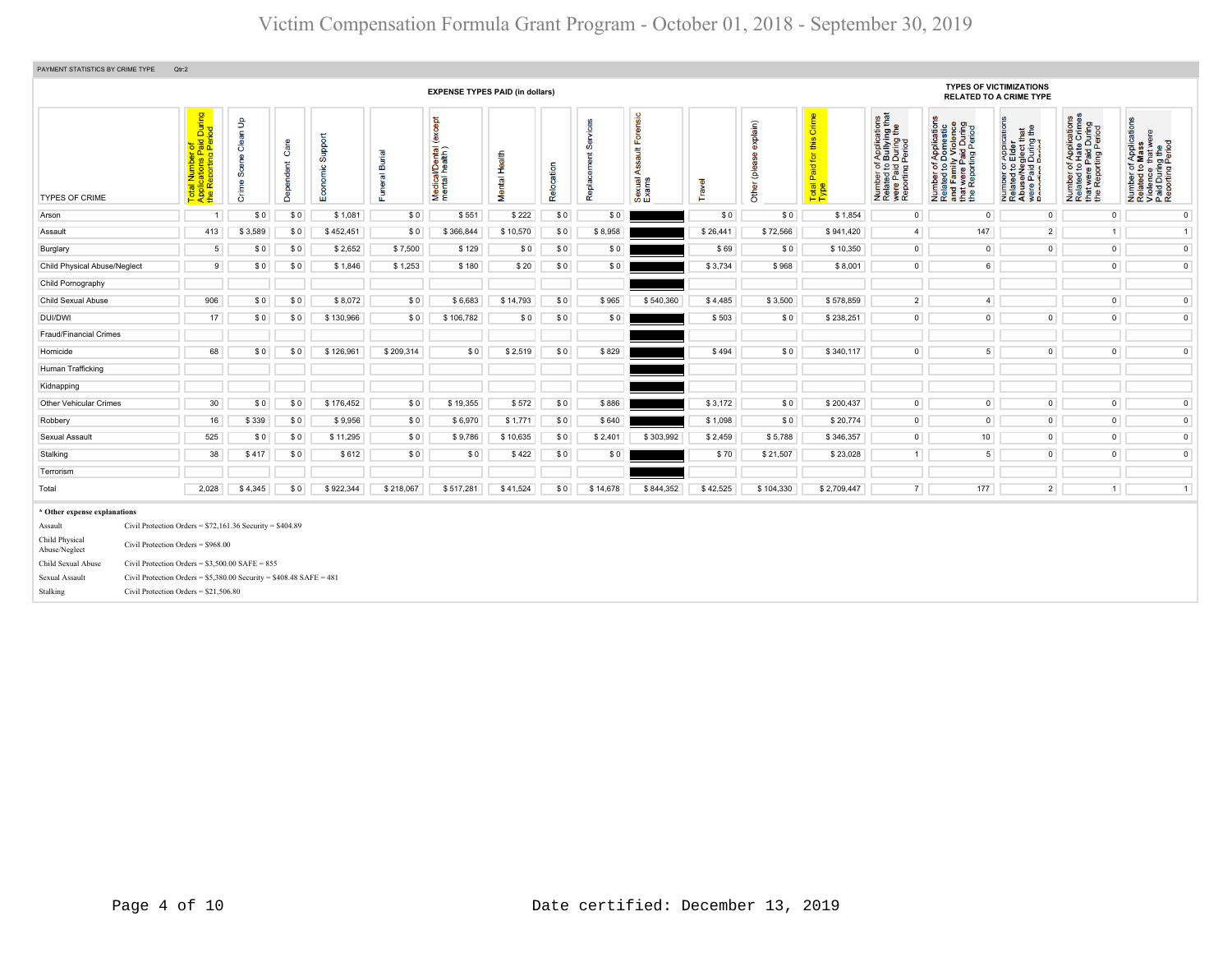| PAYMENT STATISTICS BY CRIME TYPE    | Qtr:3                                                                                                                                                                                                                                                                                                                                                                                                                                                                                                                                                                                                                                                                                                                                                                                                                                                                                                                                                                                                                                                                                                                                                                                                                                                                                                                                                                                                                                                                                                                                                                                                                                                                                                                                                                                                                                   |                |       |     |           |           |           |          |     |         |             |          |          |             |                 |                |                |                |                                                                                                        |
|-------------------------------------|-----------------------------------------------------------------------------------------------------------------------------------------------------------------------------------------------------------------------------------------------------------------------------------------------------------------------------------------------------------------------------------------------------------------------------------------------------------------------------------------------------------------------------------------------------------------------------------------------------------------------------------------------------------------------------------------------------------------------------------------------------------------------------------------------------------------------------------------------------------------------------------------------------------------------------------------------------------------------------------------------------------------------------------------------------------------------------------------------------------------------------------------------------------------------------------------------------------------------------------------------------------------------------------------------------------------------------------------------------------------------------------------------------------------------------------------------------------------------------------------------------------------------------------------------------------------------------------------------------------------------------------------------------------------------------------------------------------------------------------------------------------------------------------------------------------------------------------------|----------------|-------|-----|-----------|-----------|-----------|----------|-----|---------|-------------|----------|----------|-------------|-----------------|----------------|----------------|----------------|--------------------------------------------------------------------------------------------------------|
|                                     | <b>TYPES OF VICTIMIZATIONS</b><br><b>EXPENSE TYPES PAID (in dollars)</b><br><b>RELATED TO A CRIME TYPE</b><br>Total Number of<br>Applications Paid During<br>the Reporting Period<br>prensic<br>f Applications<br>b Bullying that<br>I During the<br>Period<br>Crime<br>except<br>f Applications<br>Hate Crimes<br>Paid During<br>ing Period<br>$\mathsf{B}^{\mathsf{c}}$<br>explain)<br>Number of Applications<br>Related to Domestic<br>and Family Violence<br>that were Paid During<br>the Reporting Period<br>뢉<br>$\frac{1}{\sqrt{2}}$<br>듦<br>Support<br>this<br>Paplica<br>Elder<br>glect th<br>During I<br>Period<br>ű<br>8 <sub>e</sub><br>Ō<br>වි<br>Medical/Dental (<br>mental health)<br>ssault<br>Burial<br>ting<br>Health<br>Replacement<br>Other (please<br>$\overline{\mathbf{p}}$<br>ၜႍ<br>Ĕ<br><b>6.9 mg</b><br>52<br>$\frac{1}{2}$<br>Relocation<br>Paid<br>Number 01<br>Related to E<br>Abuse/Neg<br>were Paid L<br>Renorting B<br>59<br>ပ<br>₹<br>€<br>ŏ<br>Funeral<br>Number<br>Related t<br>were Pai<br>Reportin<br>Number<br>Related<br>that were<br>the Repo<br><b>Mental</b><br>exual.<br>xams<br><b>Fravel</b><br>em<br>Total I<br>Depe<br>ā<br>⊞<br>ŏ<br>மியி<br>\$0<br>\$0<br>\$0<br>\$490<br>$\overline{0}$<br>\$0<br>\$0<br>\$0<br>\$0<br>\$0<br>\$0<br>\$490<br>$\mathbf 0$<br>$\circ$<br>$\overline{0}$<br>-1<br>7<br>334<br>\$13,707<br>131<br>$2^{\circ}$<br>1<br>\$770<br>\$0<br>\$373,334<br>\$0<br>\$322,011<br>\$7,546<br>\$0<br>\$4,670<br>\$55,767<br>\$777,805<br>\$0<br>\$0<br>$\circ$<br>$\circ$<br>\$0<br>\$0<br>\$9,825<br>\$0<br>\$129<br>\$315<br>\$0<br>\$10,269<br>$\overline{0}$<br>$\circ$<br>\$0<br>$\overline{a}$<br>$\overline{0}$<br>\$0<br>\$0<br>\$0<br>\$566<br>\$640<br>\$326<br>\$0<br>\$66<br>\$0<br>\$1,597<br>4 <sup>1</sup><br>$\overline{0}$<br>\$0<br>$\overline{4}$ |                |       |     |           |           |           |          |     |         |             |          |          |             |                 |                |                |                |                                                                                                        |
| TYPES OF CRIME                      |                                                                                                                                                                                                                                                                                                                                                                                                                                                                                                                                                                                                                                                                                                                                                                                                                                                                                                                                                                                                                                                                                                                                                                                                                                                                                                                                                                                                                                                                                                                                                                                                                                                                                                                                                                                                                                         |                |       |     |           |           |           |          |     |         |             |          |          |             |                 |                |                |                | Number of Applications<br>Related to Mass<br>Violence that were<br>Paid During the<br>Reporting Period |
| Arson                               |                                                                                                                                                                                                                                                                                                                                                                                                                                                                                                                                                                                                                                                                                                                                                                                                                                                                                                                                                                                                                                                                                                                                                                                                                                                                                                                                                                                                                                                                                                                                                                                                                                                                                                                                                                                                                                         |                |       |     |           |           |           |          |     |         |             |          |          |             |                 |                |                |                | $\overline{0}$                                                                                         |
| Assault                             |                                                                                                                                                                                                                                                                                                                                                                                                                                                                                                                                                                                                                                                                                                                                                                                                                                                                                                                                                                                                                                                                                                                                                                                                                                                                                                                                                                                                                                                                                                                                                                                                                                                                                                                                                                                                                                         |                |       |     |           |           |           |          |     |         |             |          |          |             |                 |                |                |                | $\circ$                                                                                                |
| Burglary                            |                                                                                                                                                                                                                                                                                                                                                                                                                                                                                                                                                                                                                                                                                                                                                                                                                                                                                                                                                                                                                                                                                                                                                                                                                                                                                                                                                                                                                                                                                                                                                                                                                                                                                                                                                                                                                                         |                |       |     |           |           |           |          |     |         |             |          |          |             |                 |                |                |                | $\overline{0}$                                                                                         |
| <b>Child Physical Abuse/Neglect</b> |                                                                                                                                                                                                                                                                                                                                                                                                                                                                                                                                                                                                                                                                                                                                                                                                                                                                                                                                                                                                                                                                                                                                                                                                                                                                                                                                                                                                                                                                                                                                                                                                                                                                                                                                                                                                                                         |                |       |     |           |           |           |          |     |         |             |          |          |             |                 |                |                |                | $\overline{0}$                                                                                         |
| Child Pornography                   |                                                                                                                                                                                                                                                                                                                                                                                                                                                                                                                                                                                                                                                                                                                                                                                                                                                                                                                                                                                                                                                                                                                                                                                                                                                                                                                                                                                                                                                                                                                                                                                                                                                                                                                                                                                                                                         |                |       |     |           |           |           |          |     |         |             |          |          |             |                 |                |                |                |                                                                                                        |
| Child Sexual Abuse                  | 1,120                                                                                                                                                                                                                                                                                                                                                                                                                                                                                                                                                                                                                                                                                                                                                                                                                                                                                                                                                                                                                                                                                                                                                                                                                                                                                                                                                                                                                                                                                                                                                                                                                                                                                                                                                                                                                                   |                | \$0   | \$0 | \$5,133   | \$0       | \$1,093   | \$19,221 | \$0 | \$125   | \$681,928   | \$4,842  | \$650    | \$712,992   | $\overline{0}$  | 7 <sup>1</sup> |                | $\circ$        | $\overline{0}$                                                                                         |
| <b>DUI/DWI</b>                      |                                                                                                                                                                                                                                                                                                                                                                                                                                                                                                                                                                                                                                                                                                                                                                                                                                                                                                                                                                                                                                                                                                                                                                                                                                                                                                                                                                                                                                                                                                                                                                                                                                                                                                                                                                                                                                         | $\overline{a}$ | \$0   | \$0 | \$60,258  | \$7,451   | \$973     | \$0      | \$0 | \$0     |             | \$202    | \$0      | \$68,884    | $\overline{0}$  | $\overline{0}$ | $\overline{0}$ | $\circ$        | $\overline{0}$                                                                                         |
| Fraud/Financial Crimes              |                                                                                                                                                                                                                                                                                                                                                                                                                                                                                                                                                                                                                                                                                                                                                                                                                                                                                                                                                                                                                                                                                                                                                                                                                                                                                                                                                                                                                                                                                                                                                                                                                                                                                                                                                                                                                                         |                |       |     |           |           |           |          |     |         |             |          |          |             |                 |                |                |                |                                                                                                        |
| Homicide                            |                                                                                                                                                                                                                                                                                                                                                                                                                                                                                                                                                                                                                                                                                                                                                                                                                                                                                                                                                                                                                                                                                                                                                                                                                                                                                                                                                                                                                                                                                                                                                                                                                                                                                                                                                                                                                                         | 65             | \$0   | \$0 | \$329,734 | \$193,689 | \$0       | \$1,667  | \$0 | \$1,487 |             | \$1,965  | \$0      | \$528,543   | 1               | 7 <sup>1</sup> | $\circ$        | $\circ$        | $\mathbf 0$                                                                                            |
| Human Trafficking                   |                                                                                                                                                                                                                                                                                                                                                                                                                                                                                                                                                                                                                                                                                                                                                                                                                                                                                                                                                                                                                                                                                                                                                                                                                                                                                                                                                                                                                                                                                                                                                                                                                                                                                                                                                                                                                                         |                |       |     |           |           |           |          |     |         |             |          |          |             |                 |                |                |                |                                                                                                        |
| Kidnapping                          |                                                                                                                                                                                                                                                                                                                                                                                                                                                                                                                                                                                                                                                                                                                                                                                                                                                                                                                                                                                                                                                                                                                                                                                                                                                                                                                                                                                                                                                                                                                                                                                                                                                                                                                                                                                                                                         | 2              | \$0   | \$0 | \$2,384   | \$0       | \$218     | \$0      | \$0 | \$0     |             | \$38     | \$0      | \$2,641     | $\circ$         | $\circ$        | $\circ$        | $\circ$        | $\circ$                                                                                                |
| <b>Other Vehicular Crimes</b>       |                                                                                                                                                                                                                                                                                                                                                                                                                                                                                                                                                                                                                                                                                                                                                                                                                                                                                                                                                                                                                                                                                                                                                                                                                                                                                                                                                                                                                                                                                                                                                                                                                                                                                                                                                                                                                                         | 18             | \$0   | \$0 | \$46,458  | \$2,785   | \$31,836  | \$0      | \$0 | \$1,030 |             | \$47     | \$0      | \$82,156    | $\overline{0}$  | $\circ$        | $\circ$        | $\circ$        | $\overline{0}$                                                                                         |
| Robbery                             |                                                                                                                                                                                                                                                                                                                                                                                                                                                                                                                                                                                                                                                                                                                                                                                                                                                                                                                                                                                                                                                                                                                                                                                                                                                                                                                                                                                                                                                                                                                                                                                                                                                                                                                                                                                                                                         | 19             | \$0   | \$0 | \$23,697  | \$0       | \$13,028  | \$68     | \$0 | \$389   |             | \$663    | \$0      | \$37,844    | $\mathsf 0$     | $\circ$        | $\circ$        | $\overline{0}$ | $\overline{\mathbf{0}}$                                                                                |
| Sexual Assault                      |                                                                                                                                                                                                                                                                                                                                                                                                                                                                                                                                                                                                                                                                                                                                                                                                                                                                                                                                                                                                                                                                                                                                                                                                                                                                                                                                                                                                                                                                                                                                                                                                                                                                                                                                                                                                                                         | 731            | \$0   | \$0 | \$35,846  | \$0       | \$5,410   | \$8,191  | \$0 | \$1,152 | \$432,920   | \$7,724  | \$6,501  | \$497,744   | 1               | 9              | $\circ$        | $\circ$        | $\overline{0}$                                                                                         |
| Stalking                            |                                                                                                                                                                                                                                                                                                                                                                                                                                                                                                                                                                                                                                                                                                                                                                                                                                                                                                                                                                                                                                                                                                                                                                                                                                                                                                                                                                                                                                                                                                                                                                                                                                                                                                                                                                                                                                         | 41             | \$0   | \$0 | \$2,812   | \$0       | \$155     | \$0      | \$0 | \$0     |             | \$75     | \$22,310 | \$25,353    | 1               | 7              | $\overline{0}$ | $\circ$        | $\overline{0}$                                                                                         |
| Terrorism                           |                                                                                                                                                                                                                                                                                                                                                                                                                                                                                                                                                                                                                                                                                                                                                                                                                                                                                                                                                                                                                                                                                                                                                                                                                                                                                                                                                                                                                                                                                                                                                                                                                                                                                                                                                                                                                                         |                |       |     |           |           |           |          |     |         |             |          |          |             |                 |                |                |                |                                                                                                        |
| Total                               | 2,343                                                                                                                                                                                                                                                                                                                                                                                                                                                                                                                                                                                                                                                                                                                                                                                                                                                                                                                                                                                                                                                                                                                                                                                                                                                                                                                                                                                                                                                                                                                                                                                                                                                                                                                                                                                                                                   |                | \$770 | \$0 | \$889,481 | \$204,490 | \$375,493 | \$37,333 | \$0 | \$8,853 | \$1,114,848 | \$29,328 | \$85,718 | \$2,746,315 | 10 <sup>1</sup> | 165            | $\overline{2}$ | 1              | $\circ$                                                                                                |
| * Other expense explanations        |                                                                                                                                                                                                                                                                                                                                                                                                                                                                                                                                                                                                                                                                                                                                                                                                                                                                                                                                                                                                                                                                                                                                                                                                                                                                                                                                                                                                                                                                                                                                                                                                                                                                                                                                                                                                                                         |                |       |     |           |           |           |          |     |         |             |          |          |             |                 |                |                |                |                                                                                                        |
| Arson                               | Civil Protection Orders = $$490.00$                                                                                                                                                                                                                                                                                                                                                                                                                                                                                                                                                                                                                                                                                                                                                                                                                                                                                                                                                                                                                                                                                                                                                                                                                                                                                                                                                                                                                                                                                                                                                                                                                                                                                                                                                                                                     |                |       |     |           |           |           |          |     |         |             |          |          |             |                 |                |                |                |                                                                                                        |
| Assault                             | Civil Protection Orders = \$55,767.45                                                                                                                                                                                                                                                                                                                                                                                                                                                                                                                                                                                                                                                                                                                                                                                                                                                                                                                                                                                                                                                                                                                                                                                                                                                                                                                                                                                                                                                                                                                                                                                                                                                                                                                                                                                                   |                |       |     |           |           |           |          |     |         |             |          |          |             |                 |                |                |                |                                                                                                        |
| Child Sexual Abuse                  | Civil Protection Orders = $$650.00$ SAFE = 1079 kits/exams                                                                                                                                                                                                                                                                                                                                                                                                                                                                                                                                                                                                                                                                                                                                                                                                                                                                                                                                                                                                                                                                                                                                                                                                                                                                                                                                                                                                                                                                                                                                                                                                                                                                                                                                                                              |                |       |     |           |           |           |          |     |         |             |          |          |             |                 |                |                |                |                                                                                                        |
| Sexual Assault<br>Stalking          | Civil Protection Orders = $$6,501.00$ SAFE = 685 kits/exams<br>Civil Protection Orders = $$22,022.50$ Security = $$287.40$                                                                                                                                                                                                                                                                                                                                                                                                                                                                                                                                                                                                                                                                                                                                                                                                                                                                                                                                                                                                                                                                                                                                                                                                                                                                                                                                                                                                                                                                                                                                                                                                                                                                                                              |                |       |     |           |           |           |          |     |         |             |          |          |             |                 |                |                |                |                                                                                                        |
|                                     |                                                                                                                                                                                                                                                                                                                                                                                                                                                                                                                                                                                                                                                                                                                                                                                                                                                                                                                                                                                                                                                                                                                                                                                                                                                                                                                                                                                                                                                                                                                                                                                                                                                                                                                                                                                                                                         |                |       |     |           |           |           |          |     |         |             |          |          |             |                 |                |                |                |                                                                                                        |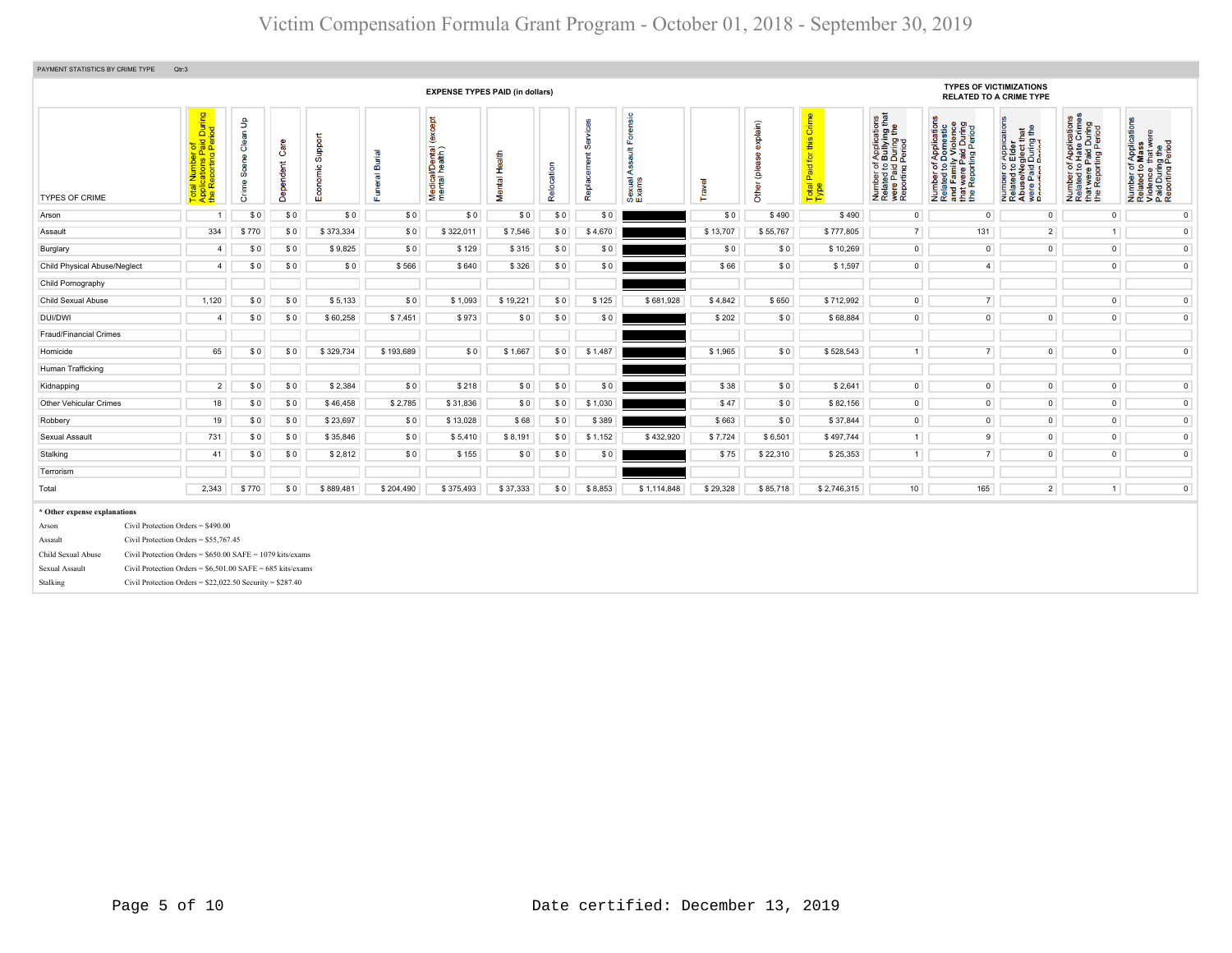| PAYMENT STATISTICS BY CRIME TYPE                                                                                               | Qtr:4                                                                                                                                                                                                                                                                                            |                                                                                                                                                                                                                                                                                                                                                                                                                                                                                                                                                                                                                                                                                                                                                                                                                                                                                                                                                                                                                                                                                                                                                                                                                                                                                                                                                                                                                                                                                                                                                                                                                                                                                                                                                                                                                                                                                                                                                                                                                                                                                                                                                                                                                                                                                                                                                                                                                                                                                                                                                                                                                                                                                                                                                                                                                                                                                                                                                                                                                                                                         |     |           |           |           |          |     |          |             |          |          |             |                |     |                |                |                 |
|--------------------------------------------------------------------------------------------------------------------------------|--------------------------------------------------------------------------------------------------------------------------------------------------------------------------------------------------------------------------------------------------------------------------------------------------|-------------------------------------------------------------------------------------------------------------------------------------------------------------------------------------------------------------------------------------------------------------------------------------------------------------------------------------------------------------------------------------------------------------------------------------------------------------------------------------------------------------------------------------------------------------------------------------------------------------------------------------------------------------------------------------------------------------------------------------------------------------------------------------------------------------------------------------------------------------------------------------------------------------------------------------------------------------------------------------------------------------------------------------------------------------------------------------------------------------------------------------------------------------------------------------------------------------------------------------------------------------------------------------------------------------------------------------------------------------------------------------------------------------------------------------------------------------------------------------------------------------------------------------------------------------------------------------------------------------------------------------------------------------------------------------------------------------------------------------------------------------------------------------------------------------------------------------------------------------------------------------------------------------------------------------------------------------------------------------------------------------------------------------------------------------------------------------------------------------------------------------------------------------------------------------------------------------------------------------------------------------------------------------------------------------------------------------------------------------------------------------------------------------------------------------------------------------------------------------------------------------------------------------------------------------------------------------------------------------------------------------------------------------------------------------------------------------------------------------------------------------------------------------------------------------------------------------------------------------------------------------------------------------------------------------------------------------------------------------------------------------------------------------------------------------------------|-----|-----------|-----------|-----------|----------|-----|----------|-------------|----------|----------|-------------|----------------|-----|----------------|----------------|-----------------|
|                                                                                                                                |                                                                                                                                                                                                                                                                                                  | <b>TYPES OF VICTIMIZATIONS</b><br><b>EXPENSE TYPES PAID (in dollars)</b><br><b>RELATED TO A CRIME TYPE</b><br>Forensic<br>Crime<br>rf Applications<br>b Bullying that<br>I During the<br>Period<br><b>cept</b><br>Applications<br>Hate Crimes<br>an Up<br>f Applications<br>• Mass<br>that were<br>explain)<br>During<br>Period<br>ication<br>estic<br>During<br>eriod<br>苊<br>€<br>Support<br>ě<br>this<br>of Applica<br>Domes<br>Ily Viole<br>Paid Du<br>ting Peri<br>≞<br>glect th<br>During<br>Period<br>Care<br>Number of Applica<br>Related to Mass<br>Violence that wer<br>Paid During the<br>Reporting Period<br>ခြံ<br>ting Pe<br>ഗ<br><b>Appli</b><br>Elde<br>Medical/Dental (<br>mental health)<br>ssault<br>$\overline{\sigma}$<br>Mental Health<br>Paid for<br>⊭<br>æ<br>₾<br>Ë<br>aa<br>ePa<br>Dependent<br>Number of <i>I</i><br>Related to <b>B</b><br>were Paid L<br>Reporting P<br>$5\overline{2}$<br>$\overline{5}$ $\overline{9}$<br>eeld)<br>Relocation<br>5 9 º<br><b>S</b><br>Economic<br>e/Neg<br>Paid<br>rtim<br>t were I<br>₹<br>Number<br>Related<br>and Fan<br>Number<br>Related<br>Funeral<br>∵wer<br>Rep<br>Number<br>Related<br>Abuse/N<br>were Pai<br>Recortin<br>Sexual<br>Exams<br><b>Travel</b><br>$\mathbf{\Phi}$<br>Other<br>Total<br>Type<br>Repl<br>and<br>the F<br>te<br>#<br>ö<br>$\overline{2}$<br>\$0<br>\$0<br>\$0<br>$\mathsf 0$<br>$\mathsf 0$<br>\$0<br>\$2,427<br>\$114<br>\$45<br>\$50<br>\$0<br>\$0<br>\$2,636<br>$\circ$<br>$\circ$<br>288<br>\$20,605<br>3 <sup>1</sup><br>83<br>\$850<br>\$0<br>\$373,866<br>\$3,946<br>\$203,196<br>\$9,181<br>\$0<br>\$7,301<br>\$57,388<br>\$676,333<br>1<br>$2^{\circ}$<br>$\overline{0}$<br>$\overline{3}$<br>\$0<br>\$6,480<br>\$0<br>\$0<br>\$0<br>\$8<br>\$0<br>\$6,488<br>$\circ$<br>$\mathsf 0$<br>$\mathsf 0$<br>\$0<br>\$0<br>\$0<br>\$0<br>\$0<br>$\circ$<br>$\mathsf{O}$<br>$\overline{\mathbf{3}}$<br>\$0<br>\$0<br>\$298<br>\$0<br>\$0<br>\$0<br>\$349<br>\$1,000<br>\$1,647<br>1<br>\$0<br>\$3,943<br>\$660<br>$\circ$<br>$6\phantom{1}$<br>$\circ$<br>\$0<br>\$0<br>\$9,635<br>\$9,661<br>\$0<br>\$1,162<br>\$726,168<br>\$10,091<br>\$761,320<br>\$0<br>\$0<br>\$32,999<br>\$0<br>\$8,523<br>\$0<br>\$0<br>\$0<br>\$41,522<br>$\overline{0}$<br>$\overline{0}$<br>$\overline{0}$<br>$\circ$<br>8<br>\$0<br>\$0<br>54<br>\$174,507<br>\$654<br>\$387,361<br>$\circ$<br>$\overline{0}$<br>$\circ$<br>\$308<br>\$0<br>\$209,623<br>\$391<br>\$1,729<br>\$0<br>\$149<br>\$0<br>$\overline{4}$<br>$\circ$<br>20<br>\$0<br>\$0<br>\$120,642<br>\$0<br>\$17,562<br>\$0<br>\$0<br>\$542<br>\$54<br>\$0<br>\$138,801<br>$\overline{0}$<br>$\overline{0}$<br>$\overline{0}$<br>\$1,599<br>\$1,554<br>$\mathsf 0$<br>$\overline{2}$<br>$\mathsf{O}$<br>24<br>\$803<br>\$0<br>\$7,771<br>\$7,067<br>\$503<br>\$0<br>\$139<br>\$0<br>\$19,436<br>$\circ$<br>914<br>\$0<br>\$9,806<br>$\circ$<br>3 <sup>1</sup><br>$\overline{0}$<br>$\overline{0}$<br>\$430<br>\$0<br>\$2,436<br>\$4,942<br>\$0<br>\$1,476<br>\$553,632<br>\$1,880<br>\$5,388<br>\$579,989<br>$\overline{4}$ |     |           |           |           |          |     |          |             |          |          |             |                |     |                |                |                 |
| <b>TYPES OF CRIME</b>                                                                                                          | Total Number of<br>Applications Paid During<br>the Reporting Period                                                                                                                                                                                                                              |                                                                                                                                                                                                                                                                                                                                                                                                                                                                                                                                                                                                                                                                                                                                                                                                                                                                                                                                                                                                                                                                                                                                                                                                                                                                                                                                                                                                                                                                                                                                                                                                                                                                                                                                                                                                                                                                                                                                                                                                                                                                                                                                                                                                                                                                                                                                                                                                                                                                                                                                                                                                                                                                                                                                                                                                                                                                                                                                                                                                                                                                         |     |           |           |           |          |     |          |             |          |          |             |                |     |                |                |                 |
| Arson                                                                                                                          |                                                                                                                                                                                                                                                                                                  |                                                                                                                                                                                                                                                                                                                                                                                                                                                                                                                                                                                                                                                                                                                                                                                                                                                                                                                                                                                                                                                                                                                                                                                                                                                                                                                                                                                                                                                                                                                                                                                                                                                                                                                                                                                                                                                                                                                                                                                                                                                                                                                                                                                                                                                                                                                                                                                                                                                                                                                                                                                                                                                                                                                                                                                                                                                                                                                                                                                                                                                                         |     |           |           |           |          |     |          |             |          |          |             |                |     |                |                | $\circ$         |
| Assault                                                                                                                        |                                                                                                                                                                                                                                                                                                  |                                                                                                                                                                                                                                                                                                                                                                                                                                                                                                                                                                                                                                                                                                                                                                                                                                                                                                                                                                                                                                                                                                                                                                                                                                                                                                                                                                                                                                                                                                                                                                                                                                                                                                                                                                                                                                                                                                                                                                                                                                                                                                                                                                                                                                                                                                                                                                                                                                                                                                                                                                                                                                                                                                                                                                                                                                                                                                                                                                                                                                                                         |     |           |           |           |          |     |          |             |          |          |             |                |     |                |                | $\overline{4}$  |
| Burglary                                                                                                                       |                                                                                                                                                                                                                                                                                                  |                                                                                                                                                                                                                                                                                                                                                                                                                                                                                                                                                                                                                                                                                                                                                                                                                                                                                                                                                                                                                                                                                                                                                                                                                                                                                                                                                                                                                                                                                                                                                                                                                                                                                                                                                                                                                                                                                                                                                                                                                                                                                                                                                                                                                                                                                                                                                                                                                                                                                                                                                                                                                                                                                                                                                                                                                                                                                                                                                                                                                                                                         |     |           |           |           |          |     |          |             |          |          |             |                |     |                |                | $\mathbf 0$     |
| <b>Child Physical Abuse/Neglect</b>                                                                                            |                                                                                                                                                                                                                                                                                                  |                                                                                                                                                                                                                                                                                                                                                                                                                                                                                                                                                                                                                                                                                                                                                                                                                                                                                                                                                                                                                                                                                                                                                                                                                                                                                                                                                                                                                                                                                                                                                                                                                                                                                                                                                                                                                                                                                                                                                                                                                                                                                                                                                                                                                                                                                                                                                                                                                                                                                                                                                                                                                                                                                                                                                                                                                                                                                                                                                                                                                                                                         |     |           |           |           |          |     |          |             |          |          |             |                |     |                |                | $\overline{0}$  |
| Child Pornography                                                                                                              |                                                                                                                                                                                                                                                                                                  |                                                                                                                                                                                                                                                                                                                                                                                                                                                                                                                                                                                                                                                                                                                                                                                                                                                                                                                                                                                                                                                                                                                                                                                                                                                                                                                                                                                                                                                                                                                                                                                                                                                                                                                                                                                                                                                                                                                                                                                                                                                                                                                                                                                                                                                                                                                                                                                                                                                                                                                                                                                                                                                                                                                                                                                                                                                                                                                                                                                                                                                                         |     |           |           |           |          |     |          |             |          |          |             |                |     |                |                |                 |
| Child Sexual Abuse                                                                                                             | 1,192                                                                                                                                                                                                                                                                                            |                                                                                                                                                                                                                                                                                                                                                                                                                                                                                                                                                                                                                                                                                                                                                                                                                                                                                                                                                                                                                                                                                                                                                                                                                                                                                                                                                                                                                                                                                                                                                                                                                                                                                                                                                                                                                                                                                                                                                                                                                                                                                                                                                                                                                                                                                                                                                                                                                                                                                                                                                                                                                                                                                                                                                                                                                                                                                                                                                                                                                                                                         |     |           |           |           |          |     |          |             |          |          |             |                |     |                |                | $\overline{0}$  |
| <b>DUI/DWI</b>                                                                                                                 |                                                                                                                                                                                                                                                                                                  |                                                                                                                                                                                                                                                                                                                                                                                                                                                                                                                                                                                                                                                                                                                                                                                                                                                                                                                                                                                                                                                                                                                                                                                                                                                                                                                                                                                                                                                                                                                                                                                                                                                                                                                                                                                                                                                                                                                                                                                                                                                                                                                                                                                                                                                                                                                                                                                                                                                                                                                                                                                                                                                                                                                                                                                                                                                                                                                                                                                                                                                                         |     |           |           |           |          |     |          |             |          |          |             |                |     |                |                | $\overline{0}$  |
| Fraud/Financial Crimes                                                                                                         |                                                                                                                                                                                                                                                                                                  |                                                                                                                                                                                                                                                                                                                                                                                                                                                                                                                                                                                                                                                                                                                                                                                                                                                                                                                                                                                                                                                                                                                                                                                                                                                                                                                                                                                                                                                                                                                                                                                                                                                                                                                                                                                                                                                                                                                                                                                                                                                                                                                                                                                                                                                                                                                                                                                                                                                                                                                                                                                                                                                                                                                                                                                                                                                                                                                                                                                                                                                                         |     |           |           |           |          |     |          |             |          |          |             |                |     |                |                |                 |
| Homicide                                                                                                                       |                                                                                                                                                                                                                                                                                                  |                                                                                                                                                                                                                                                                                                                                                                                                                                                                                                                                                                                                                                                                                                                                                                                                                                                                                                                                                                                                                                                                                                                                                                                                                                                                                                                                                                                                                                                                                                                                                                                                                                                                                                                                                                                                                                                                                                                                                                                                                                                                                                                                                                                                                                                                                                                                                                                                                                                                                                                                                                                                                                                                                                                                                                                                                                                                                                                                                                                                                                                                         |     |           |           |           |          |     |          |             |          |          |             |                |     |                |                | $\overline{2}$  |
| Human Trafficking                                                                                                              |                                                                                                                                                                                                                                                                                                  |                                                                                                                                                                                                                                                                                                                                                                                                                                                                                                                                                                                                                                                                                                                                                                                                                                                                                                                                                                                                                                                                                                                                                                                                                                                                                                                                                                                                                                                                                                                                                                                                                                                                                                                                                                                                                                                                                                                                                                                                                                                                                                                                                                                                                                                                                                                                                                                                                                                                                                                                                                                                                                                                                                                                                                                                                                                                                                                                                                                                                                                                         |     |           |           |           |          |     |          |             |          |          |             |                |     |                |                |                 |
| Kidnapping                                                                                                                     |                                                                                                                                                                                                                                                                                                  |                                                                                                                                                                                                                                                                                                                                                                                                                                                                                                                                                                                                                                                                                                                                                                                                                                                                                                                                                                                                                                                                                                                                                                                                                                                                                                                                                                                                                                                                                                                                                                                                                                                                                                                                                                                                                                                                                                                                                                                                                                                                                                                                                                                                                                                                                                                                                                                                                                                                                                                                                                                                                                                                                                                                                                                                                                                                                                                                                                                                                                                                         |     |           |           |           |          |     |          |             |          |          |             |                |     |                |                |                 |
| Other Vehicular Crimes                                                                                                         |                                                                                                                                                                                                                                                                                                  |                                                                                                                                                                                                                                                                                                                                                                                                                                                                                                                                                                                                                                                                                                                                                                                                                                                                                                                                                                                                                                                                                                                                                                                                                                                                                                                                                                                                                                                                                                                                                                                                                                                                                                                                                                                                                                                                                                                                                                                                                                                                                                                                                                                                                                                                                                                                                                                                                                                                                                                                                                                                                                                                                                                                                                                                                                                                                                                                                                                                                                                                         |     |           |           |           |          |     |          |             |          |          |             |                |     |                |                | $\overline{0}$  |
| Robbery                                                                                                                        |                                                                                                                                                                                                                                                                                                  |                                                                                                                                                                                                                                                                                                                                                                                                                                                                                                                                                                                                                                                                                                                                                                                                                                                                                                                                                                                                                                                                                                                                                                                                                                                                                                                                                                                                                                                                                                                                                                                                                                                                                                                                                                                                                                                                                                                                                                                                                                                                                                                                                                                                                                                                                                                                                                                                                                                                                                                                                                                                                                                                                                                                                                                                                                                                                                                                                                                                                                                                         |     |           |           |           |          |     |          |             |          |          |             |                |     |                |                | $\overline{0}$  |
| Sexual Assault                                                                                                                 |                                                                                                                                                                                                                                                                                                  |                                                                                                                                                                                                                                                                                                                                                                                                                                                                                                                                                                                                                                                                                                                                                                                                                                                                                                                                                                                                                                                                                                                                                                                                                                                                                                                                                                                                                                                                                                                                                                                                                                                                                                                                                                                                                                                                                                                                                                                                                                                                                                                                                                                                                                                                                                                                                                                                                                                                                                                                                                                                                                                                                                                                                                                                                                                                                                                                                                                                                                                                         |     |           |           |           |          |     |          |             |          |          |             |                |     |                |                | $\overline{0}$  |
| Stalking                                                                                                                       | 21                                                                                                                                                                                                                                                                                               | \$0                                                                                                                                                                                                                                                                                                                                                                                                                                                                                                                                                                                                                                                                                                                                                                                                                                                                                                                                                                                                                                                                                                                                                                                                                                                                                                                                                                                                                                                                                                                                                                                                                                                                                                                                                                                                                                                                                                                                                                                                                                                                                                                                                                                                                                                                                                                                                                                                                                                                                                                                                                                                                                                                                                                                                                                                                                                                                                                                                                                                                                                                     | \$0 | \$1,031   | \$0       | \$154     | \$5      | \$0 | \$0      |             | \$81     | \$11,381 | \$12,652    | $\circ$        |     | $\overline{0}$ | $\circ$        | $\overline{0}$  |
| Terrorism                                                                                                                      |                                                                                                                                                                                                                                                                                                  |                                                                                                                                                                                                                                                                                                                                                                                                                                                                                                                                                                                                                                                                                                                                                                                                                                                                                                                                                                                                                                                                                                                                                                                                                                                                                                                                                                                                                                                                                                                                                                                                                                                                                                                                                                                                                                                                                                                                                                                                                                                                                                                                                                                                                                                                                                                                                                                                                                                                                                                                                                                                                                                                                                                                                                                                                                                                                                                                                                                                                                                                         |     |           |           |           |          |     |          |             |          |          |             |                |     |                |                |                 |
| Total                                                                                                                          | 2,529                                                                                                                                                                                                                                                                                            | \$2,391                                                                                                                                                                                                                                                                                                                                                                                                                                                                                                                                                                                                                                                                                                                                                                                                                                                                                                                                                                                                                                                                                                                                                                                                                                                                                                                                                                                                                                                                                                                                                                                                                                                                                                                                                                                                                                                                                                                                                                                                                                                                                                                                                                                                                                                                                                                                                                                                                                                                                                                                                                                                                                                                                                                                                                                                                                                                                                                                                                                                                                                                 | \$0 | \$774,579 | \$180,052 | \$243,386 | \$26,066 | \$0 | \$10,819 | \$1,279,800 | \$35,275 | \$75,817 | \$2,628,184 | 3 <sup>1</sup> | 101 | 3 <sup>1</sup> | $\overline{2}$ | $6\phantom{.}6$ |
| * Other expense explanations<br>Assault<br>Child Physical<br>Abuse/Neglect<br>Child Sexual Abuse<br>Sexual Assault<br>Stalking | Civil Protection Orders = $$57,347.20$ Security = $$25.00$<br>Civil Protection Orders = $$1000.00$<br>Civil Protection Orders = $$660.00$ SAFE = 1149<br>Civil Protection Orders = $$4,380.00$ Security = $$1,007.53$ SAFE = $876$<br>Civil Protection Orders = $$11,333.10$ Security = $$47.90$ |                                                                                                                                                                                                                                                                                                                                                                                                                                                                                                                                                                                                                                                                                                                                                                                                                                                                                                                                                                                                                                                                                                                                                                                                                                                                                                                                                                                                                                                                                                                                                                                                                                                                                                                                                                                                                                                                                                                                                                                                                                                                                                                                                                                                                                                                                                                                                                                                                                                                                                                                                                                                                                                                                                                                                                                                                                                                                                                                                                                                                                                                         |     |           |           |           |          |     |          |             |          |          |             |                |     |                |                |                 |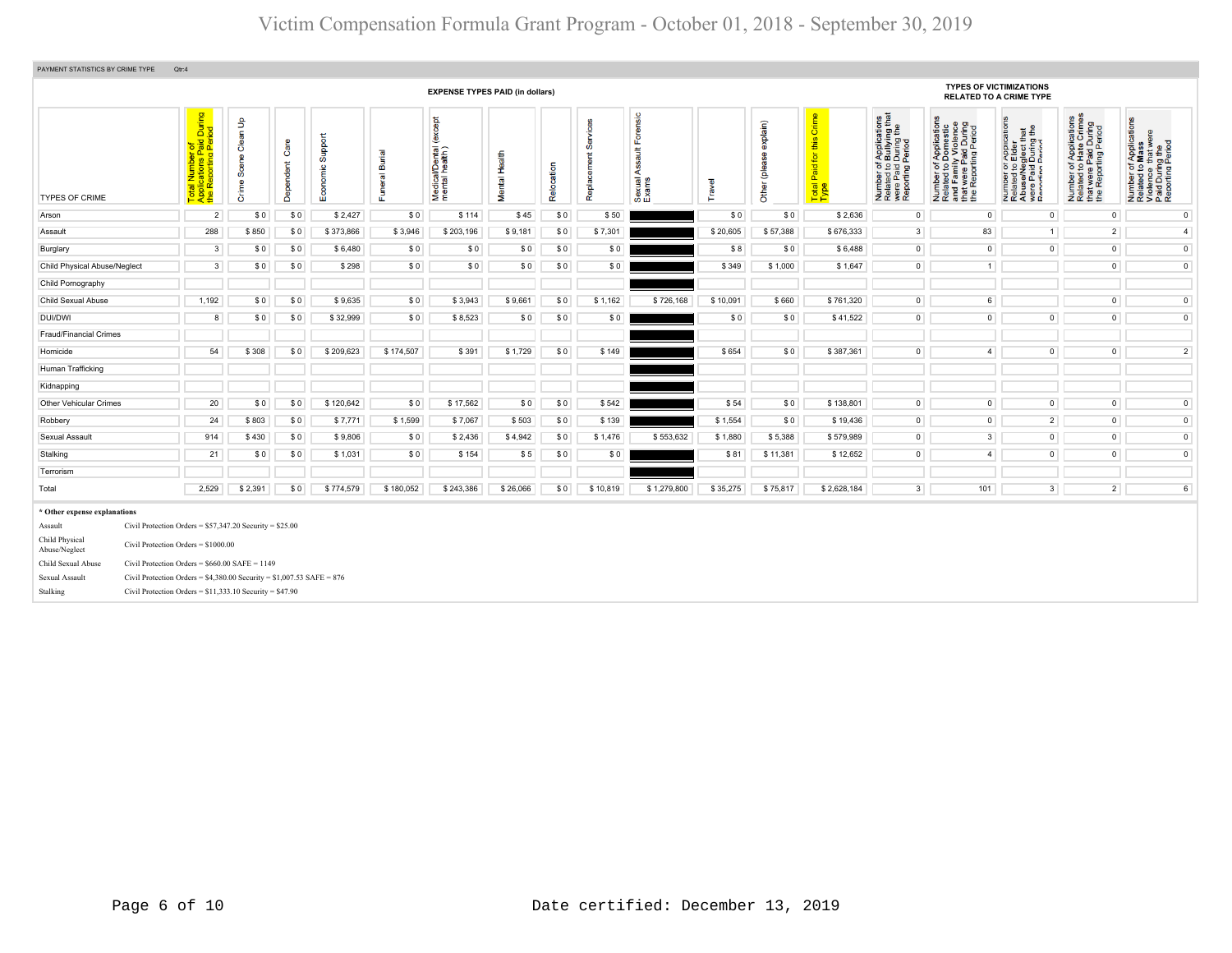| PAYMENT STATISTICS BY CRIME TYPE - Aggregated |                                                                                                                                          |                                                 |              |                                             |                                       |                                                   |                               |         |          |                      |           |           |                                                                  |                                                                                                                                                                                            |                                                                                                                             |                                                                                                                                                               |                                                                                                   |                                                                                                        |
|-----------------------------------------------|------------------------------------------------------------------------------------------------------------------------------------------|-------------------------------------------------|--------------|---------------------------------------------|---------------------------------------|---------------------------------------------------|-------------------------------|---------|----------|----------------------|-----------|-----------|------------------------------------------------------------------|--------------------------------------------------------------------------------------------------------------------------------------------------------------------------------------------|-----------------------------------------------------------------------------------------------------------------------------|---------------------------------------------------------------------------------------------------------------------------------------------------------------|---------------------------------------------------------------------------------------------------|--------------------------------------------------------------------------------------------------------|
| <b>EXPENSE TYPES PAID (in dollars)</b>        |                                                                                                                                          |                                                 |              |                                             |                                       |                                                   |                               |         |          |                      |           |           | <b>TYPES OF VICTIMIZATIONS</b><br><b>RELATED TO A CRIME TYPE</b> |                                                                                                                                                                                            |                                                                                                                             |                                                                                                                                                               |                                                                                                   |                                                                                                        |
| <b>TYPES OF CRIME</b>                         | During<br>iod<br>노 호<br>$O$ $\pi$ $\Omega$<br><u>bera</u><br>Bang<br>Num<br>Cation<br>eport<br>Rep<br>$\overline{\sigma}$<br>$rac{1}{2}$ | $\mathbf{f}$<br>듦<br>පී<br>Ō<br>$\sqrt{a}$<br>ŏ | $\circ$<br>C | pod<br>ശ്<br>$\ddot{\phantom{1}}$<br>8<br>ш | ত<br>ā<br>$\overline{a}$<br><b>II</b> | $\frac{5}{8}$<br>Medical/Dental<br>mental health) | Health<br>Mental <sup>1</sup> | 묾       | Repl     | ം<br>Sexual<br>Exams | ravel     | Ξ         | 5<br>$\omega$<br>语<br>tō<br>Paid<br>Total<br>Type                | $rac{8}{5}$ $rac{1}{5}$ $rac{1}{9}$<br>f Applicatio<br>Durliying<br>I During the<br>Period<br>ber of ,<br>red to I<br>Paid I<br>rting F<br>ទី <u>ទី</u><br>Numb<br>Relate<br>Were<br>Repor | pa<br>E<br>Isl<br>Number of Applicat<br>Related to Domest<br>and Family Violen<br>that were Paid Dur<br>the Reporting Peric | $\frac{1}{2}$<br>r Applica<br>Elder<br>glect tha<br>During t<br>Period<br>Number of <i>I</i><br>Related to <b>E</b><br>AbuseMeg<br>were Paid L<br>Renorting P | Number of Applications<br>Related to Hate Crimes<br>that were Paid During<br>the Reporting Period | Number of Applications<br>Related to Mass<br>Violence that were<br>Paid During the<br>Reporting Period |
| Arson                                         | 5 <sup>1</sup>                                                                                                                           | \$0                                             | \$0          | \$3,509                                     | \$0                                   | \$665                                             | \$267                         | \$0     | \$104    |                      | \$0       | \$490     | \$5.035                                                          | $\overline{0}$                                                                                                                                                                             | $\Omega$                                                                                                                    | $\Omega$                                                                                                                                                      | $\circ$                                                                                           | $^{\circ}$                                                                                             |
| Assault                                       | 1,442                                                                                                                                    | \$8,831                                         | \$0          | \$1,585,244                                 | \$5,849                               | \$1,241,915                                       | \$37,845                      | \$0     | \$26,731 |                      | \$80,970  | \$248,968 | \$3,236,353                                                      | 20                                                                                                                                                                                         | 503                                                                                                                         | 5 <sup>1</sup>                                                                                                                                                | $\mathbf{4}$                                                                                      | 6                                                                                                      |
| Burglary                                      | 18                                                                                                                                       | \$515                                           | \$0          | \$25,138                                    | \$7,500                               | \$2,230                                           | \$1,549                       | \$2,004 | \$100    |                      | \$677     | \$0       | \$39,714                                                         | $\Omega$                                                                                                                                                                                   | $\circ$                                                                                                                     | $\Omega$                                                                                                                                                      | $\overline{0}$                                                                                    | $\mathsf 0$                                                                                            |
| Child Physical Abuse/Neglect                  | 19                                                                                                                                       | \$0                                             | \$0          | \$14,311                                    | \$1,818                               | \$820                                             | \$759                         | \$0     | \$24     |                      | \$4,257   | \$1,968   | \$23,957                                                         | $\overline{0}$                                                                                                                                                                             | 12                                                                                                                          |                                                                                                                                                               | $\overline{0}$                                                                                    | $\overline{0}$                                                                                         |
| Child Pornography                             |                                                                                                                                          |                                                 |              |                                             |                                       |                                                   |                               |         |          |                      |           |           |                                                                  |                                                                                                                                                                                            |                                                                                                                             |                                                                                                                                                               |                                                                                                   |                                                                                                        |
| Child Sexual Abuse                            | 4,291                                                                                                                                    | \$565                                           | \$0          | \$34,333                                    | \$0                                   | \$23,184                                          | \$65,838                      | \$0     | \$2,702  | \$2,584,248          | \$26,189  | \$8,063   | \$2,745,121                                                      | $\overline{2}$                                                                                                                                                                             | 26                                                                                                                          |                                                                                                                                                               | $\overline{0}$                                                                                    | $\mathbf{0}$                                                                                           |
| DUI/DWI                                       | 38                                                                                                                                       | \$0                                             | \$0          | \$295,774                                   | \$7,451                               | \$160,835                                         | \$0                           | \$0     | \$128    |                      | \$2,410   | \$0       | \$466,598                                                        | $\Omega$                                                                                                                                                                                   | $\overline{0}$                                                                                                              | $\Omega$                                                                                                                                                      | $\overline{0}$                                                                                    | $\overline{0}$                                                                                         |
| Fraud/Financial Crimes                        |                                                                                                                                          |                                                 |              |                                             |                                       |                                                   |                               |         |          |                      |           |           |                                                                  |                                                                                                                                                                                            |                                                                                                                             |                                                                                                                                                               |                                                                                                   |                                                                                                        |
| Homicide                                      | 254                                                                                                                                      | \$1,558                                         | \$0          | \$987,416                                   | \$777,978                             | \$648                                             | \$6,720                       | \$0     | \$2,465  |                      | \$5,561   | \$70      | \$1,782,416                                                      | $\mathbf{1}$                                                                                                                                                                               | 17 <sup>17</sup>                                                                                                            | $\mathbf 0$                                                                                                                                                   | $\overline{0}$                                                                                    | $\overline{3}$                                                                                         |
| Human Trafficking                             |                                                                                                                                          |                                                 |              |                                             |                                       |                                                   |                               |         |          |                      |           |           |                                                                  |                                                                                                                                                                                            |                                                                                                                             |                                                                                                                                                               |                                                                                                   |                                                                                                        |
| Kidnapping                                    | 3 <sup>1</sup>                                                                                                                           | \$0                                             | \$0          | \$3,174                                     | \$0                                   | \$324                                             | \$0                           | \$0     | \$0      |                      | \$478     | \$0       | \$3,976                                                          | $\mathbf{0}$                                                                                                                                                                               | $\overline{0}$                                                                                                              | $\overline{0}$                                                                                                                                                | $\overline{0}$                                                                                    | $\mathbf{0}$                                                                                           |
| Other Vehicular Crimes                        | 82                                                                                                                                       | \$0                                             | \$0          | \$459,462                                   | \$2,785                               | \$80,214                                          | \$572                         | \$0     | \$2,628  |                      | \$4,033   | \$0       | \$549,693                                                        | $\mathbf 0$                                                                                                                                                                                | $\overline{0}$                                                                                                              | $\overline{0}$                                                                                                                                                | $\overline{0}$                                                                                    | $\mathsf 0$                                                                                            |
| Robbery                                       | 70                                                                                                                                       | \$1,143                                         | \$0          | \$55,889                                    | \$1,599                               | \$44,780                                          | \$3,570                       | \$0     | \$1,258  |                      | \$4,498   | \$0       | \$112,736                                                        | $\overline{0}$                                                                                                                                                                             | $\overline{0}$                                                                                                              | 2 <sup>1</sup>                                                                                                                                                | $\overline{0}$                                                                                    | $\overline{0}$                                                                                         |
| Sexual Assault                                | 2,941                                                                                                                                    | \$689                                           | \$0          | \$82,963                                    | \$0                                   | \$32,051                                          | \$29,532                      | \$0     | \$6,905  | \$1,750,640          | \$15,262  | \$24,738  | \$1,942,781                                                      | $\mathbf{1}$                                                                                                                                                                               | 27                                                                                                                          | $\circ$                                                                                                                                                       | $\overline{0}$                                                                                    | $\mathsf 0$                                                                                            |
| Stalking                                      | 145                                                                                                                                      | \$417                                           | \$0          | \$11,312                                    | \$0                                   | \$338                                             | \$452                         | \$0     | \$0      |                      | \$229     | \$85,062  | \$97,810                                                         | $\overline{2}$                                                                                                                                                                             | 21                                                                                                                          | $\overline{0}$                                                                                                                                                | $\overline{0}$                                                                                    | $\circ$                                                                                                |
| Terrorism                                     |                                                                                                                                          |                                                 |              |                                             |                                       |                                                   |                               |         |          |                      |           |           |                                                                  |                                                                                                                                                                                            |                                                                                                                             |                                                                                                                                                               |                                                                                                   |                                                                                                        |
| Total                                         | 9,308                                                                                                                                    | \$13,718                                        | \$0          | \$3,558,523                                 | \$804,980                             | \$1,588,004                                       | \$147,103                     | \$2,004 | \$43,044 | \$4,334,888          | \$144,565 | \$369,359 | \$11,006,188                                                     | 26                                                                                                                                                                                         | 606                                                                                                                         | 7                                                                                                                                                             | $\overline{a}$                                                                                    | 9                                                                                                      |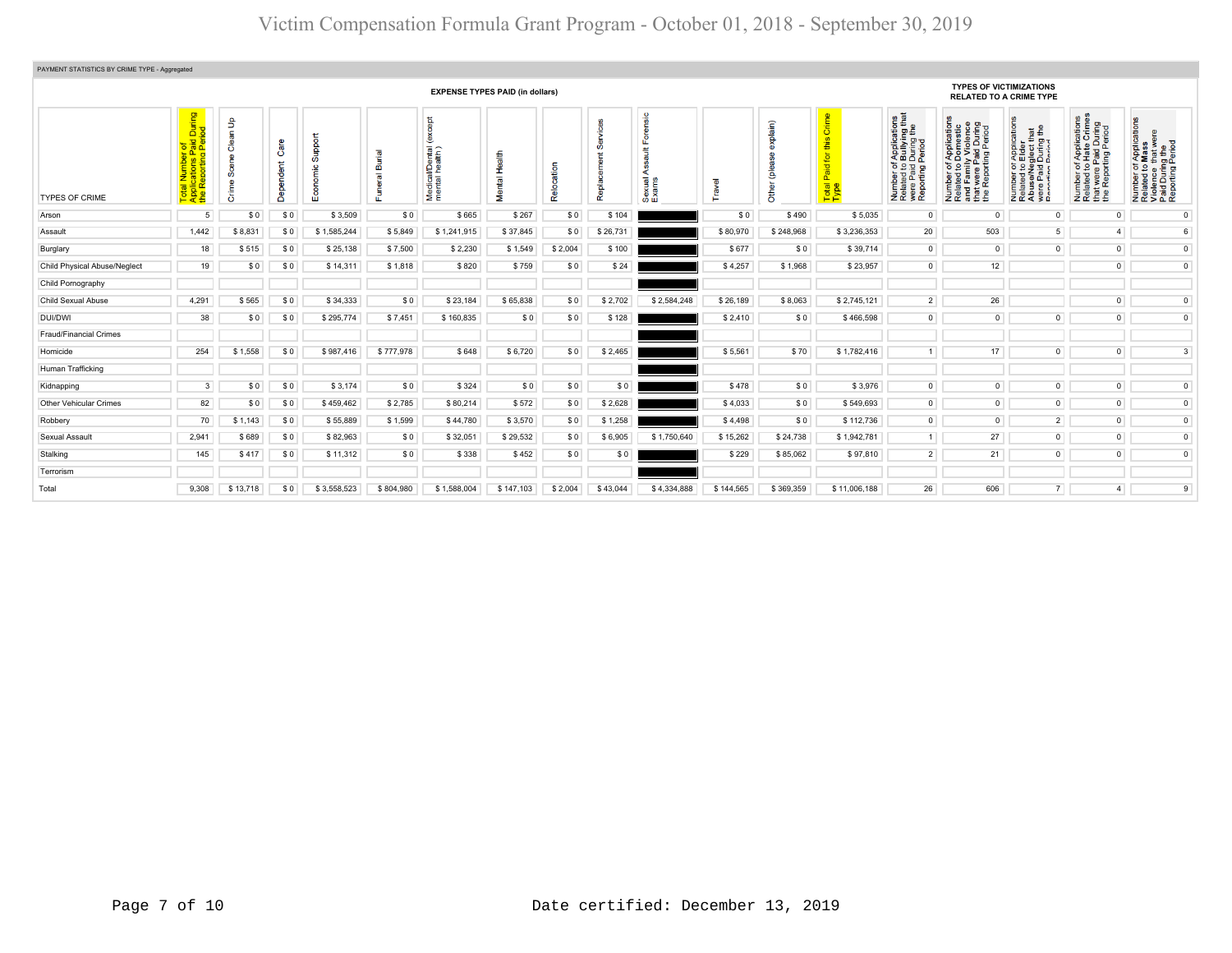# NARRATIVE QUESTIONS

#### 1. **Please explain any significant change in the number of applications received during the reporting period.**

No significant changes for regular applications.

#### 2. **The average length of time to process an application for claim eligibility for compensation**

Count days from time of receipt of application to decision. 93

Please explain your state's procedure for processing an application for claim eligibility, from time of receipt of application to decision. Claimants may file applications for crime victim compensation online or on paper with the Ohio Attorney General s Office. Claims examiners in the Crime Victim Services Section receive new applications on a daily basis and assign each a claim number. The following procedure is used to process each claim: \* An economic loss investigator and field investigator are assigned to simultaneously investigate the claim. \*The claims examiner and economic loss investigator send correspondence to the applicant and service providers requesting information needed to verify the applicant s expenses and calculate economic loss. This includes documentation of expenses incurred and documentation of collateral source benefits such as insurance. \* Field investigators send requests to law enforcement for documentation needed to determine eligibility for compensation. This includes the police report, the coroner s report if applicable, suspect information, and the applicant s criminal history information. \* The economic loss and field investigators have 120 days from receipt of the application to complete their investigations. Investigators follow up by telephone and through correspondence to obtain all of the needed documentation. The processing time can be extended if necessary, but the office goal is to complete review of the claim prior to the 120-day deadline whenever possible. \*An economic loss supervisor checks expense calculations for accuracy. \*An Assistant Attorney General reviews the information gathered by the investigators and issues a Finding of Fact and Decision of the Attorney General regarding whether the applicant is eligible for an award. \*If the applicant disagrees with the Finding of Fact and Decision, the applicant may request reconsideration within 30 days. A different Assistant Attorney General will then re-assess the initial determination and issue a Final Decision within 60 days. \*The Final Decision of the Attorney General s Office may be further appealed to the Ohio Court of Claims. A decision by a judge of the Court of Claims is final.

#### 3. **Does your state have a victim satisfaction survey?**

No

4. **Please describe any emerging/major issues or notable trends that were encountered in your state that had an impact on your program's ability to meet the needs of crime victims during the reporting period.**

None.

#### 5. **Please describe in detail efforts taken to serve Victims of Federal Crime during the reporting period.**

Ohio Crime Victim Services works with the Federal Prosecutors Office to encourage victims to apply to our program.

#### 6. **Please describe any notable activities during the reporting period that improved the process of victim compensation services.**

The Attorney General s Office has continued increasing awareness of the crime victim compensation program and improving access to victim services during this reporting period. Examples of our efforts include: the Crime Victim Services outreach program, obtaining a new federal grant, implementation of a new compensation claims management system. The Crime Victim Services Section staff visited multiple organizations including non-profits, grant recipients, law enforcement agencies, and other community partners to provide information about how victims can apply for the compensation program and what expenses may be covered. These efforts help to ensure a smooth process for victims as agencies who are provided with accurate and complete information about the program can better assist victims with applying for compensation. We have also continued working on the Linking Systems of Care for Ohio Youth (LSCOY) project, which will help to coordinate and promote awareness of victim services. A research symposium to gather additional data is scheduled for the Two Days in May Conference on Victim Assistance in May 2020. In addition to direct outreach efforts, the office has implemented substantial technological changes to improve efficiency in the compensation claims processing. The Crime Victim Services Section purchased a new claims management system, Matrix Advocate, and began using it for all claims as of July 1, 2019. This modern, web-based system allows for easier technological updates as the compensation program evolves. The system also includes various operational improvements that enhance workflow tracking, reporting calculation of expenses, and other claim processing functions to provide applicants with the most efficient service.

#### 7. **Please describe in detail ways in which your state used VOCA Administrative funds and the impact of these funds on the state's ability to improve victim compensation services during the reporting period.**

No administrative funds are used from the grants. All grant funds are used to pay claims.

8. **Were there any laws, initiatives, or policy changes in your state regarding victim compensation during the reporting period? If yes, please briefly describe them and their impact.**

There are no new initiatives, policy changes, or legislation for this reporting period.

 $^{\circ}$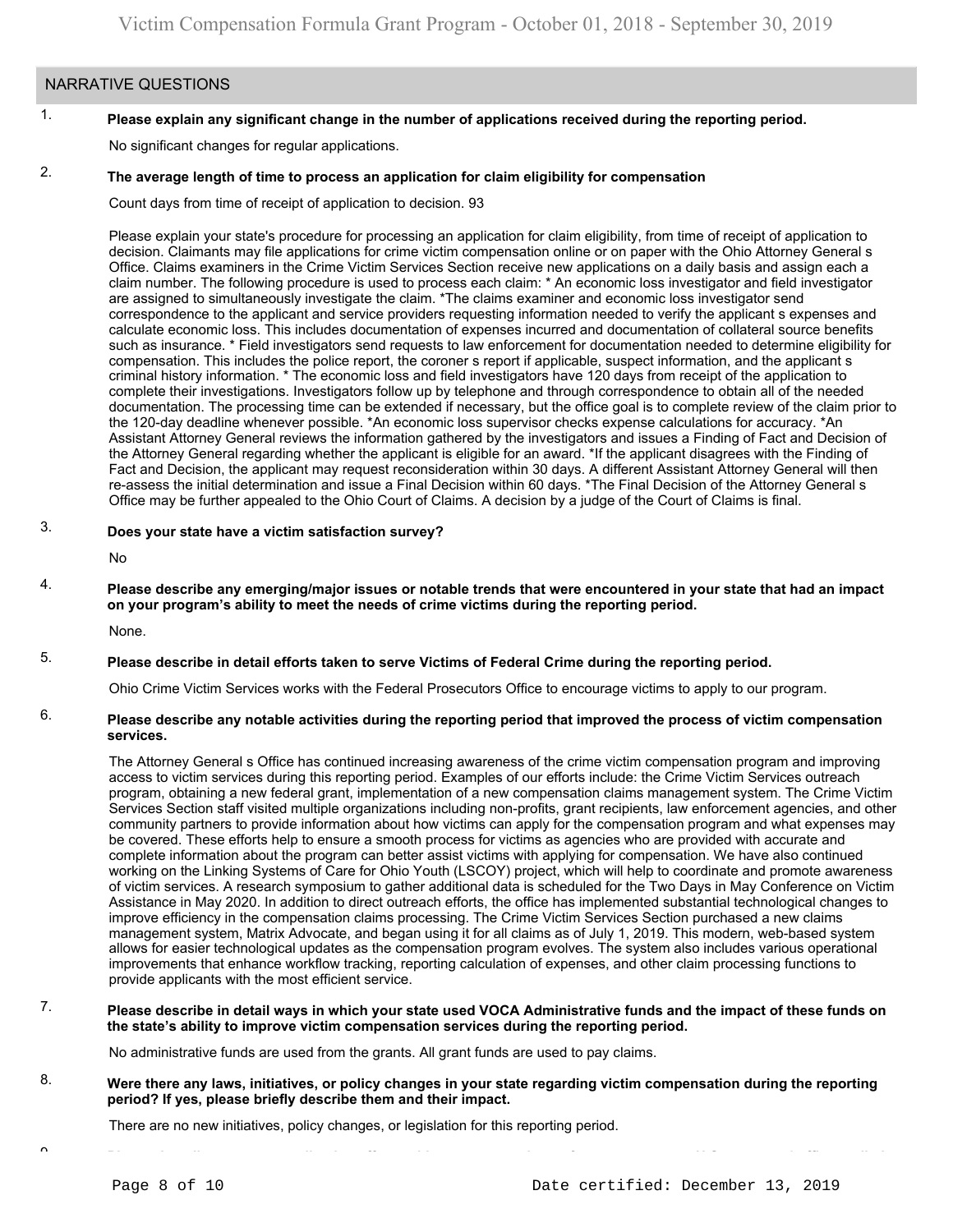### **Please describe system-coordination efforts with prosecutors, law enforcement, courts, U.S. attorneys' offices, tribal systems, State VOCA Victim Assistance Coordinator, or other key personnel within the criminal justice system in your state to reduce barriers to victims who may apply to receive victim compensation.**

Each year our office holds meetings, trainings and conferences to help victim advocates and law enforcement agencies. Two Finding the Words training was held during this reporting period. Training were held on 10-1 thru 10-5-2018 and 4-8 thru 4-12-19 with 25 participants attending each course. This is an intensive five-day forensic interviewing course using practice guidelines from the American Professional Society on the Abuse of Children (APSAC) and Office of Juvenile Justice and Delinquency Prevention (OJJDP) outlined in the bulletin. Two Days In May Conference on Victim Assistance was held 5-20 thru 5-21-19. The 2019 conference marked the 28th year holding the event. The theme to the conference was Hidden Victims, Hidden Crimes. The conference included featured speakers and 35 workshops to address issues and advocacy training. The Attorney General s Office partnered with 17 different groups to help protect Ohio families for this event. Basic Advocacy Skills in Crime Victim Services (BASICS). The 2019 training was held 8-26 thru 8-30-19. BASICS is a week-long, intensive course offering 33 hours of baseline education for new professionals in the field of victim services. The course is designed to focus on the expansion of knowledge and training for victim service providers. Participants develop skills in the area of child abuse, domestic violence, legal advocacy, crisis intervention and death notification. Ohio is one of four demonstration sites in the United States that received the Linking Systems of Care funding from the US Department of Justice-Office of Victims of Crime (OVC). OVC wishes to facilitate and improve efforts to bring healthcare, child welfare, justice, and other systems together, and to coordinate and align these efforts to ensure a timely and seamless response to young victims, their families, and caregivers, no matter the system of entry. The duration of the entire demonstration project is up to six (6) years, depending on funding. Ohio is transitioning from the Planning Phase of the project that includes a Needs Assessment/Gap Analysis, Resource Mapping, Screening Tool Development, and Strategic Plan Construction, to the Implementation Phase. The goal of the Linking Systems of Care for Ohio s Children and Youth project is to improve responses to child and youth victims and their families by providing consistent, coordinated responses that address the full presenting issues and full range of victims needs. The project is guided through three principles: Healing Individuals, Families and Communities; Linked Systems of Care; and Informed Decision Making<http://www.linkingsystemsofcare.org/about/guiding-principles.html>, (National Council of Juvenile and Family Court Judges, 2018). The section developed a partnership with agencies, coalitions and programs that serve Ohio victims state-wide. The group has been named the Victim Services Collaborative and plans to meet twice annually in the spring and fall to address matters affecting Ohio victims and those that serve them. The Collaborative has met 3 times to date since June 2018. In partnership with the Ohio Department of Health, the Compensation Program palm card is provided to the distributor of the Sexual Assault Forensic Exam Kits for inclusion in the kits so sexual assault victims get the information in the hospital at the point of examination.

#### 10. **Please explain any public outreach efforts to improve awareness of your program.**

Staff members from all units of the Crime Victim Services Section volunteer time away from their daily job responsibilities to work on the section s statewide outreach initiative. The goal of these outreach efforts is to improve access to the crime victim compensation program and other victim services, and to increase the number of compensation claims filed. Staff has provided individualized training as well as large group presentation to various organizations, including VOCA/SVAA grant recipients, social service groups, law enforcement, and other community partners. These interactions help to ensure partner agencies are knowledgeable about how to complete and file compensation applications, so they can provide accurate information about the compensation program to the victims they serve. Some examples of compensation outreach efforts during this reporting period include: - Presentation to case managers at Lighthouse Youth Services in Cincinnati, which provides direct services to vulnerable and homeless youth - Full day Crime Victims Rights and Responsibilities training at the Ohio Peace Officer Training Academy - Professional training at the Ohio Domestic Violence Network s Domestic Violence Advocacy Fundamentals regional courses - Working with government and non-profit groups who respond to assist victims of crime and their families in times of crisis, including the City of Columbus Health Department, Ohio Health Trauma Recovery Center in Columbus, and Frontline Service Traumatic Loss Response Team in Cleveland. These outreach efforts help to build relationships with our partner agencies and improve communication between the Attorney General's Office, victims, and service providers. Compensation program staff provides their contact information during outreach events so advocates can follow-up directly with any questions about how to file new claims or when assisting victims with claims that have already been filed. For example, the Ohio Health Trauma Recovery Center provides support and advocacy for victims of violent crime and their families at Grant Medical Center, a large Level 1 trauma center in Columbus. After Grant hosted a discussion with Crime Victim Services staff, social workers have continued to follow-up regarding filing compensation claims, and they have also been instrumental in helping applicants to submit information needed to process these claims once filed. Developing this line of communication makes the claims filing and investigation process more efficient and provides better customer service to applicants.

### 11. **Please list any other outcome measure(s) that are reported to the governor, legislature, or other state entity that have not been reported in this submission. Provide the actual measure(s). The data may be reported separately in your progress report.**

Ohio Revised Code (ORC) Section 2743.69 requires Ohio Attorney General s Office to provide an annual update on the Ohio Victims of Crime Compensation Fund under sections 2743.51 to 2743.72 to the Governor, the President of the Senate, the Speaker of the House of Representatives, and the minority leaders of both houses.

#### 12. **Please provide any additional comments that are helpful to improving the Victim Compensation state and/or federal program.**